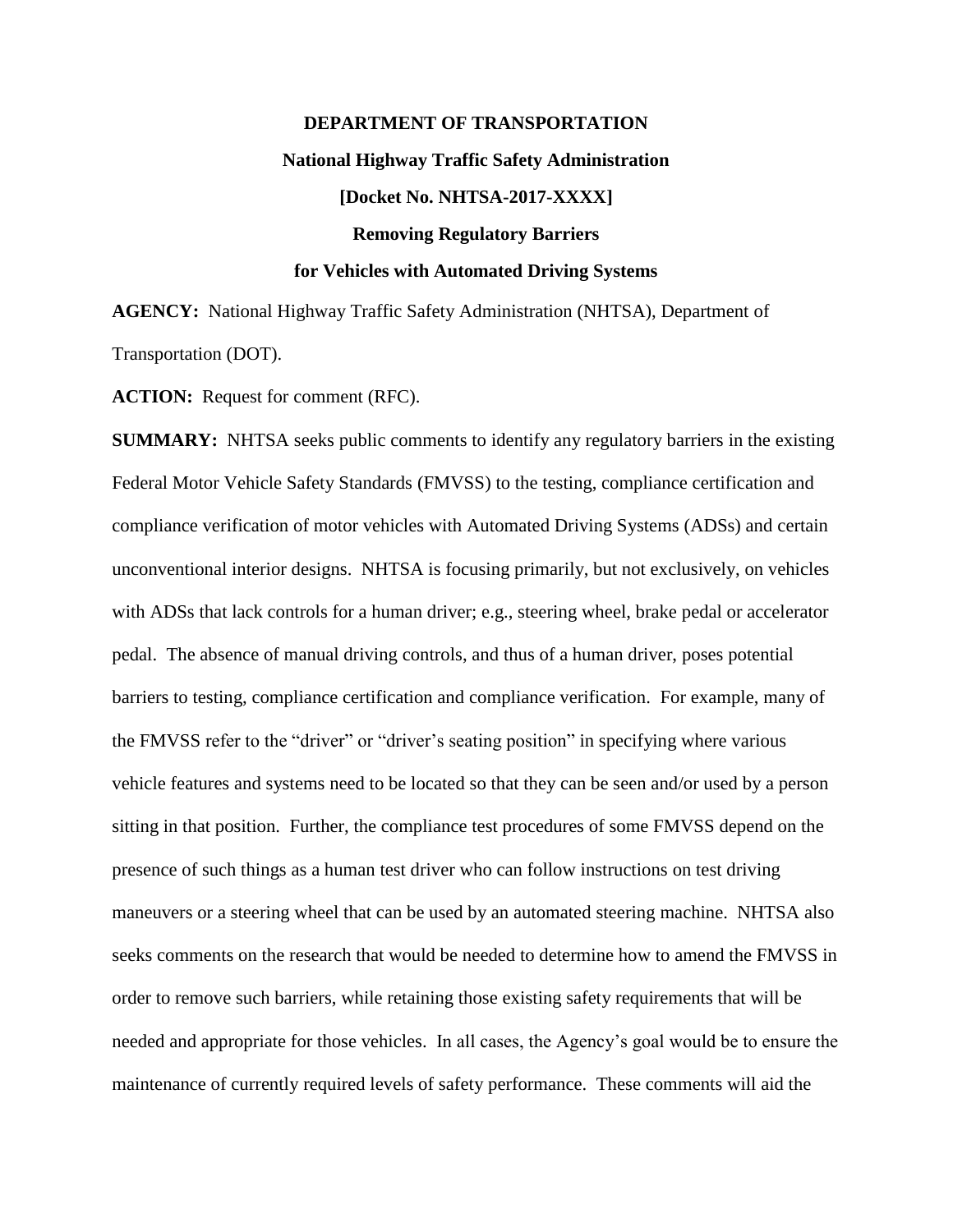Agency in setting research priorities as well as inform its subsequent actions to lay a path for innovative vehicle designs and technologies that feature ADSs.

**DATES:** Comments are due no later than [INSERT DATE 45 DAYS AFTER PUBLICATION

## IN THE **FEDERAL REGISTER**.]

**ADDRESSES:** Comments must refer to the docket number above and be submitted by one of the following methods:

- *Federal eRulemaking Portal*: Go to http://www.regulations.gov. Follow the online instructions for submitting comments.
- *Mail*: Docket Management Facility, M-30, U.S. Department of Transportation, West Building, Ground Floor, Room W12-140, 1200 New Jersey Avenue, SE, Washington, DC 20590.
- *Hand Delivery or Courier*: U.S. Department of Transportation, West Building, Ground Floor, Room W12-140, 1200 New Jersey Avenue, SE, Washington, DC, between 9 a.m. and 5 p.m. Eastern time, Monday through Friday, except Federal holidays.
- *Fax*: 202-493-2251.

Regardless of how you submit your comments, you must include the docket number identified in the heading of this notice.

Note that all comments received, including any personal information provided, will be posted without change to http://www.regulations.gov. Please see the "Privacy Act" heading below.

You may call the Docket Management Facility at 202-366-9324.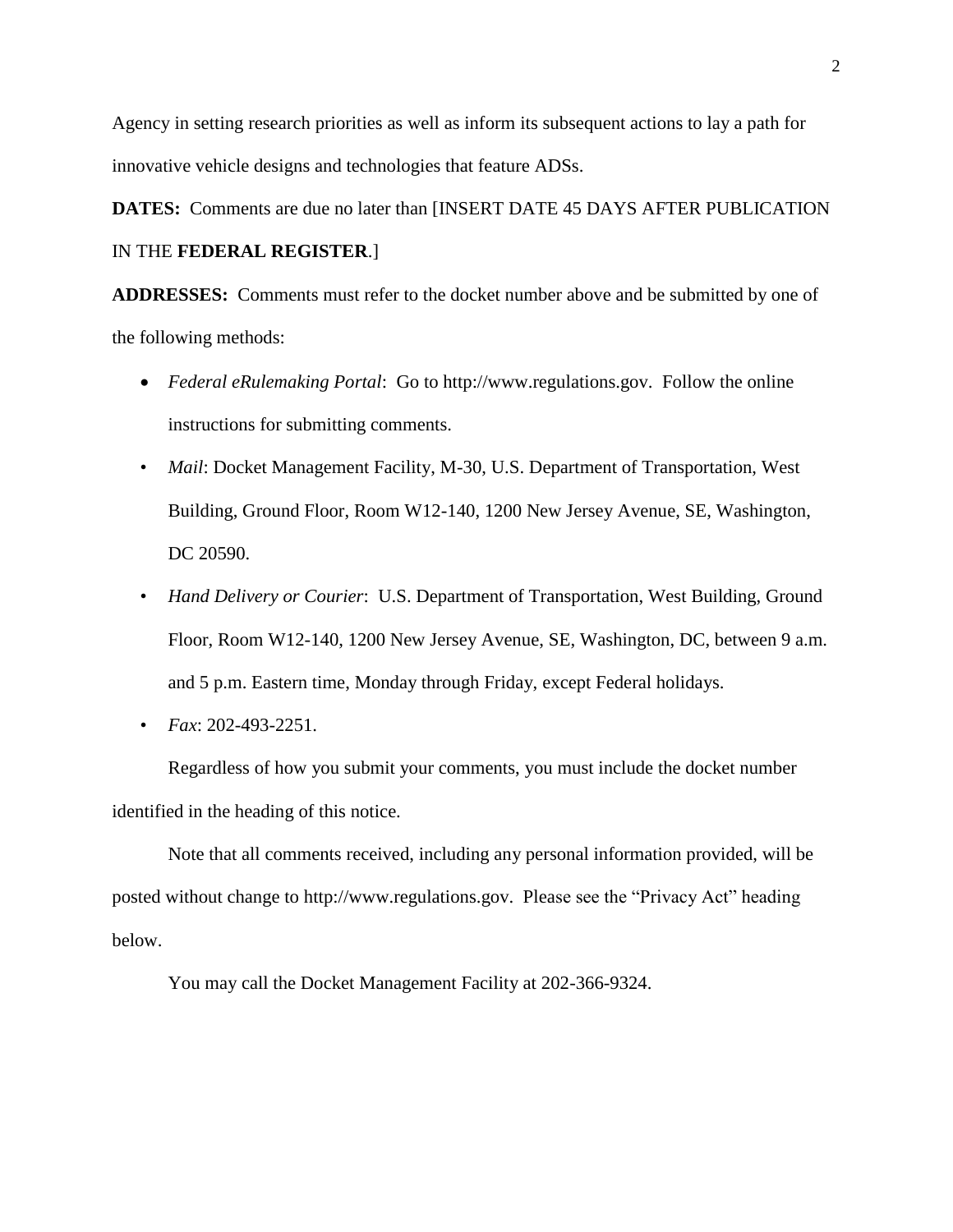*Docket*: For access to the docket to read background documents or comments received, go to http://www.regulations.gov or the street address listed above. We will continue to file relevant information in the Docket as it becomes available.

*Privacy Act*: In accordance with 5 U.S.C. 553(c), DOT solicits comments from the public to better inform its decision-making process. DOT posts these comments, without edit, including any personal information the commenter provides, to http://www.regulations.gov, as described in the system of records notice (DOT/ALL-14 FDMS), which can be reviewed at https://www.transportation.gov/privacy. Anyone can search the electronic form of all comments received into any of our dockets by the name of the individual submitting the comment (or signing the comment, if submitted on behalf of an association, business, labor union, etc.).

### **FOR FURTHER INFORMATION CONTACT:**

For research issues, John Harding, Intelligent Technologies Research Division, Office of Vehicle Crash Avoidance and Electronic Controls Research, telephone: 202-366-5665, email: [John.Harding@dot.gov;](mailto:John.Harding@dot.gov)

For rulemaking issues, David Hines, Director, Office of Crash Avoidance Standards, telephone 202-366-1810, email [David.Hines@dot.gov;](mailto:David.Hines@dot.gov)

For legal issues, Stephen Wood, Assistant Chief Counsel, Vehicle Rulemaking and Harmonization, Office of Chief Counsel, 202-366-2992, email [ryan.hagen@dot.gov.](mailto:ryan.hagen@dot.gov)

#### **SUPPLEMENTARY INFORMATION:**

#### **Table of Contents**

**I. Overview**

**II. Automation Revolution**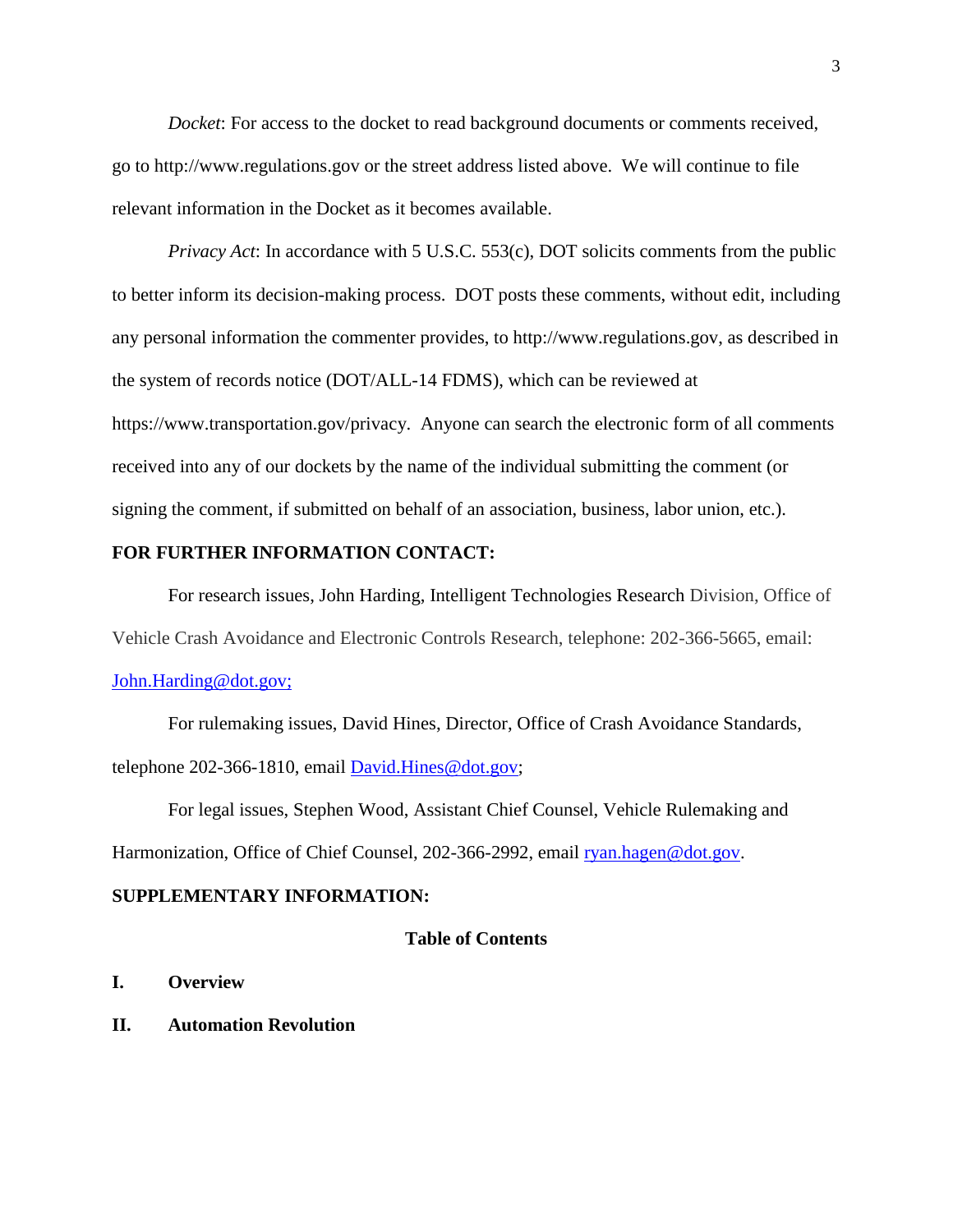- **III. Changes in Vehicle Interior Designs and their Effect on Testing, Certification and Compliance Verification under the Federal Safety Standards**
- **IV. Initial Agency Efforts to Identify Testing, Certification and Compliance Verification Issues**
- **V. Requests for Comment**
	- **A. Barriers to testing, certification and compliance verification**
	- **B. Research needed to address those barriers and NHTSA's role in conducting it**
- **VI. Public Participation**

## **Appendix**

- **1. Executive Summary of the Volpe Report**
- **2. List of Standards Identified in the Volpe Report**

#### **I. Overview**

NHTSA wants to avoid impeding progress with unnecessary or unintended regulatory barriers to motor vehicles that have Automated Driving Systems (ADS) and unconventional designs, especially those with unconventional interior designs. These barriers may complicate or may even make impossible the testing and certification of motor vehicles. At this stage, the Agency is primarily, but not exclusively, concerned with vehicles with ADSs that do not have the means for human driving, e.g., a steering wheel and brake and accelerator pedals. NHTSA is also interested in the additional testing and certification problems for vehicles with ADSs and with seating or other systems that have multiple modes, such as front seats that rotate. Some FMVSS, therefore, may pose barriers to the testing and certification of these vehicles.

To enable vehicles with ADSs and with unconventional interiors while maintaining those existing safety requirements that will be needed and appropriate for those vehicles, NHTSA is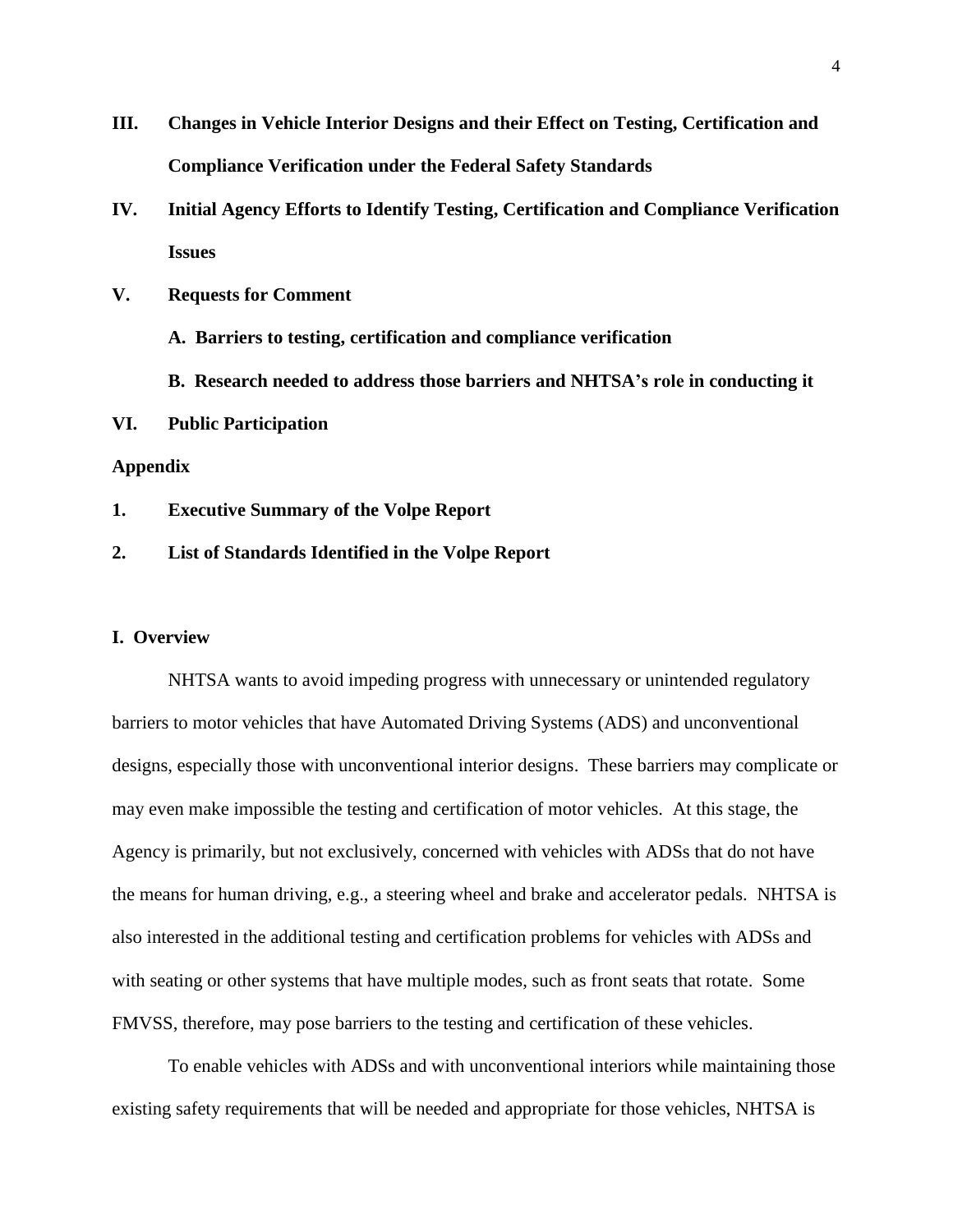developing plans and proposals for removing or modifying existing regulatory barriers to testing and compliance certification in those areas for which existing data and knowledge are sufficient to support decision-making. In other areas, plans and proposals cannot be developed until the completion of near term research to determine how to revise the test procedures for those vehicles. In all cases, the Agency's goals would be to ensure that the safety performance currently required by the FMVSS is as effective and needed for safety in vehicles with unconventional interiors (or exteriors) as in conventionally-designed vehicles.

The Agency is mindful that, in some cases, the most appropriate response to an existing requirement in a FMVSS that may complicate or may even make impossible to test a motor vehicle to assess compliance with that requirement may not be to ask how the requirement can be adapted to apply to motor vehicles without manual driving controls. Instead, a more appropriate response may be to ask whether the requirement should be applied in any form to those motor vehicles. These requirements may serve a safety purpose in vehicles with manual driving controls, but may not in vehicles without such means of control. For example, there may not be any need to require that the telltales<sup>1</sup> and other displays in a vehicle that does not have any manual driving controls be visible either to the occupant of a particular seating position or even to any occupant at all. In addition, some requirements may serve a safety purpose in vehicles that carry human occupants, but not in vehicles that will not carry any occupants.

To these ends, NHTSA is soliciting public comments on (1) the barriers identified thus far, (2) any as of yet unidentified, barriers, (3) whether the requirements or test procedures creating those barriers should be modified to eliminate the testing difficulties or should simply be amended so that the requirements do not apply to vehicles without means of manual control, (4)

 $\overline{a}$ 

<sup>&</sup>lt;sup>1</sup> As defined in FMVSS No. 101, Control and Displays, "telltale means an optical signal that, when illuminated, indicates the actuation of a device, a correct or improper functioning or condition, or a failure to function."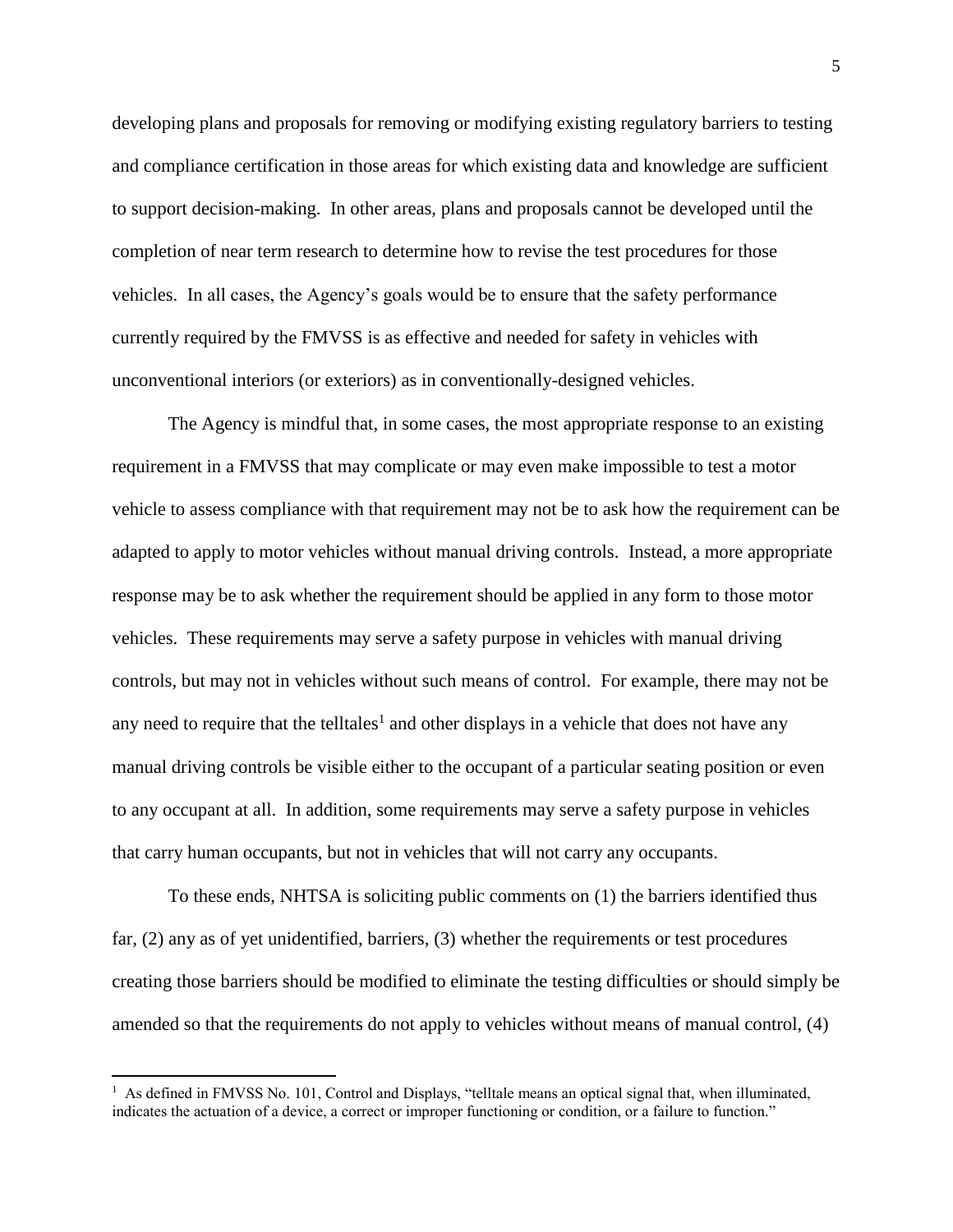the research that needs to be done to determine how to remove some of the barriers; (5) and how to prioritize this research and any follow-on rulemaking proceedings.

This input will help NHTSA to plan and undertake more comprehensive and strategic efforts to remove barriers and to develop a stronger, more collaborative research plan that will complement research by the motor vehicle industry and other stakeholders. This will enable the Agency to use its resources as efficiently as possible in moving toward eliminating potential regulatory barriers to innovation.

#### **II. Automation Revolution**

 $\overline{\phantom{a}}$ 

Automotive transportation is evolving faster today than it has at any time since the introduction of the first motor vehicle. Artificial intelligence, combined with rapid improvements in sensors, such as cameras,  $lidar$ ,  $2$  and radar, is beginning to enable motor vehicles to drive themselves.

The introduction of vehicles with ADSs into the fleet has the potential to reduce injuries, the loss of life, and property damage, reduce congestion, enhance mobility, and improve productivity.<sup>3</sup> In the best of circumstances, human drivers make errors in judgment or action. In addition, despite decades of efforts by NHTSA, States, local jurisdictions, safety groups, and industry, many people continue to choose to drive in less favorable circumstances, i.e., when they are fatigued, intoxicated, speeding, unbelted, or distracted. To the extent that ADSs are able to support and perhaps eventually replace human drivers, human error and unsafe choices would likely be reduced as causes of crashes. As the Federal agency whose primary mission is to

<sup>&</sup>lt;sup>2</sup> Lidar (light detection and ranging) is a type of sensor that continually fires beams of laser light, and then measures how long it takes for the light to return to the sensor. The measurements are used to create three-dimensional images of a vehicle's surroundings, everything from cars to cyclists to pedestrians to fixed objects like poles and trees, in a variety of environments and under a variety of lighting conditions.

<sup>3</sup> U.S. Department of Transportation, Automated Driving Systems – A Vision for Safety, 2017, p. i-11 (https://www.nhtsa.gov/sites/nhtsa.dot.gov/files/documents/13069a-ads2.0\_090617\_v9a\_tag.pdf; last accessed November 8, 2017).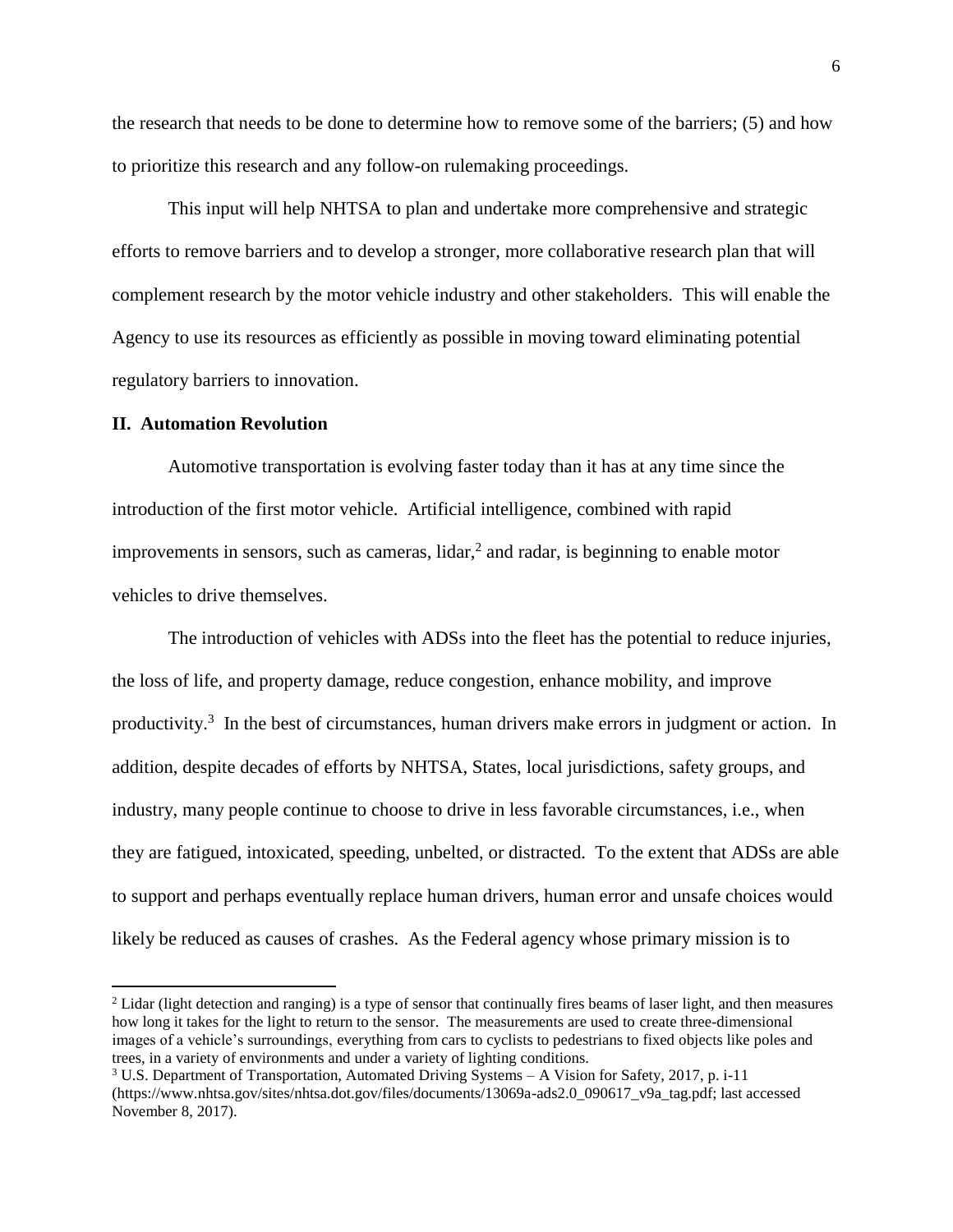reduce motor vehicle related deaths and injuries, NHTSA is excited about these prospects and is working with industry and other stakeholders to help make them a reality.

## **III. Changes in Vehicle Interior Designs and their Effect on Testing, Certification and Compliance Verification under the Federal Safety Standards**

Part of NHTSA's responsibility in carrying out its safety mission is not only to develop and set new safety standards for new motor vehicles and motor vehicle equipment, but also to modify existing standards as necessary to respond to changing circumstances such as the introduction of new technologies. Some old standards or portions of standards may no longer be needed or at least need to be updated to keep them relevant. Examples of previous technological transitions that triggered the need to adapt and/or replace requirements in the FMVSS include the replacing of analog dashboards by digital ones,<sup>4</sup> the replacing of mechanical control systems by electronic ones<sup>5</sup> and then by wireless ones, and the first production of electric vehicles in appreciable numbers.<sup>6</sup>

The existing FMVSS can be found in the Code of Federal Regulations at 49 CFR Part 571. NHTSA has over 60 FMVSS today.

The FMVSS specify minimum performance requirements and test procedures for brakes, accelerator controls, electronic stability control, seat belts, airbags, exterior lighting and interior warning telltales that illuminate to alert the driver when there is a vehicle malfunction, and for other equipment. Manufacturers are prohibited from selling vehicles and vehicle equipment unless they comply with all applicable FMVSS and their compliance has been self-certified by their manufacturer.<sup>7</sup>

 $\overline{a}$ 

<sup>4</sup> 70 Fed. Reg. 48295 (August 17, 2005).

<sup>5</sup> 60 Fed. Reg. 62061 (December 4, 1995).

<sup>6</sup> *See, e.g.,* 59 Fed. Reg. 11004 (March 9, 1994) and 59 Fed. Reg. 49901 (September 30, 1994).

<sup>7</sup> 49 U.S.C. § 30112(a)(1).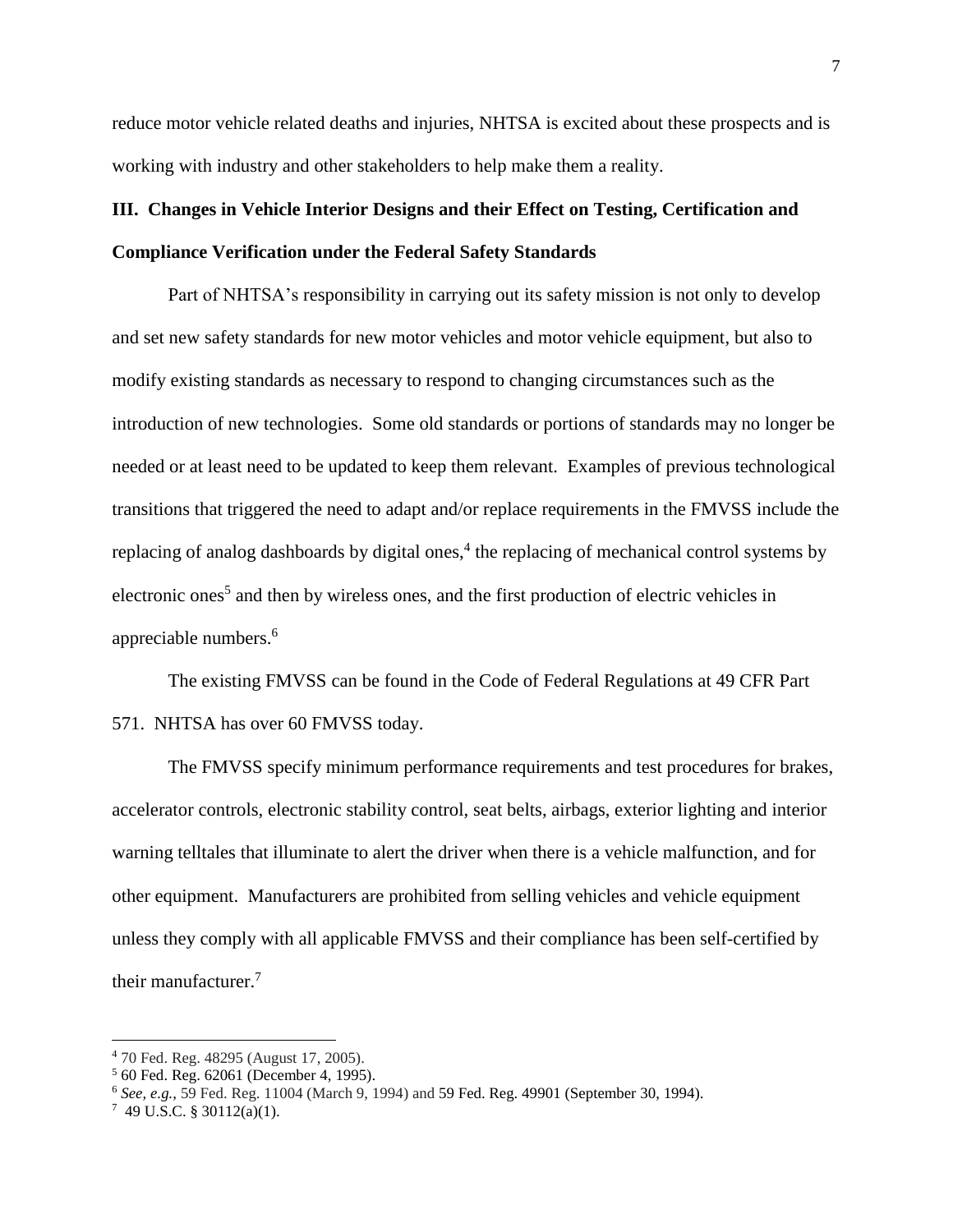Almost all of NHTSA's FMVSS were developed and established well before vehicles with ADSs became a practicable possibility. As a result, the performance requirements and test procedures in many of the FMVSS are based on the assumption that the driver will be human, will sit in the vehicle's left front seat to drive (in left-hand drive vehicles), and will need certain controls to be accessible and telltales and other displays to be viewable in order to do the driving. A further and even more basic assumption is that there will be at least one occupant in each vehicle. In the case of ADS delivery vehicles without manual driving controls, this assumption may prove incorrect. If, instead, a vehicle is designed so that only an ADS can drive it and vehicle designers modify the passenger compartment to take advantage of the flexibility afforded them if a human driver is not needed, then many of those assumptions will likely be invalid for that vehicle, and some may be actually problematic from a testing perspective.

NHTSA has set out below some illustrative examples of potential problems with the existing FMVSS. The Agency requests commenters to identify other potential problems.

- If the FMVSS can no longer specify where controls and displays are located by requiring them to be visible to or within the reach of a person sitting in the driver's seat, then it is unclear for which person or persons in which seating position or positions must they be visible to or within the reach of or even if they are necessary at all.
- After the barriers to determining compliance are removed from the FMVSS, the Agency will turn to other closely related questions such as whether there is a continued need for certain current performance requirements in the FMVSS. For example, among the questions that the agency would need to address are: Would occupants still need warning telltales and other displays to be viewable if they did not have any means of driving their vehicles? Could there be any risk of adverse safety consequences if some or all of those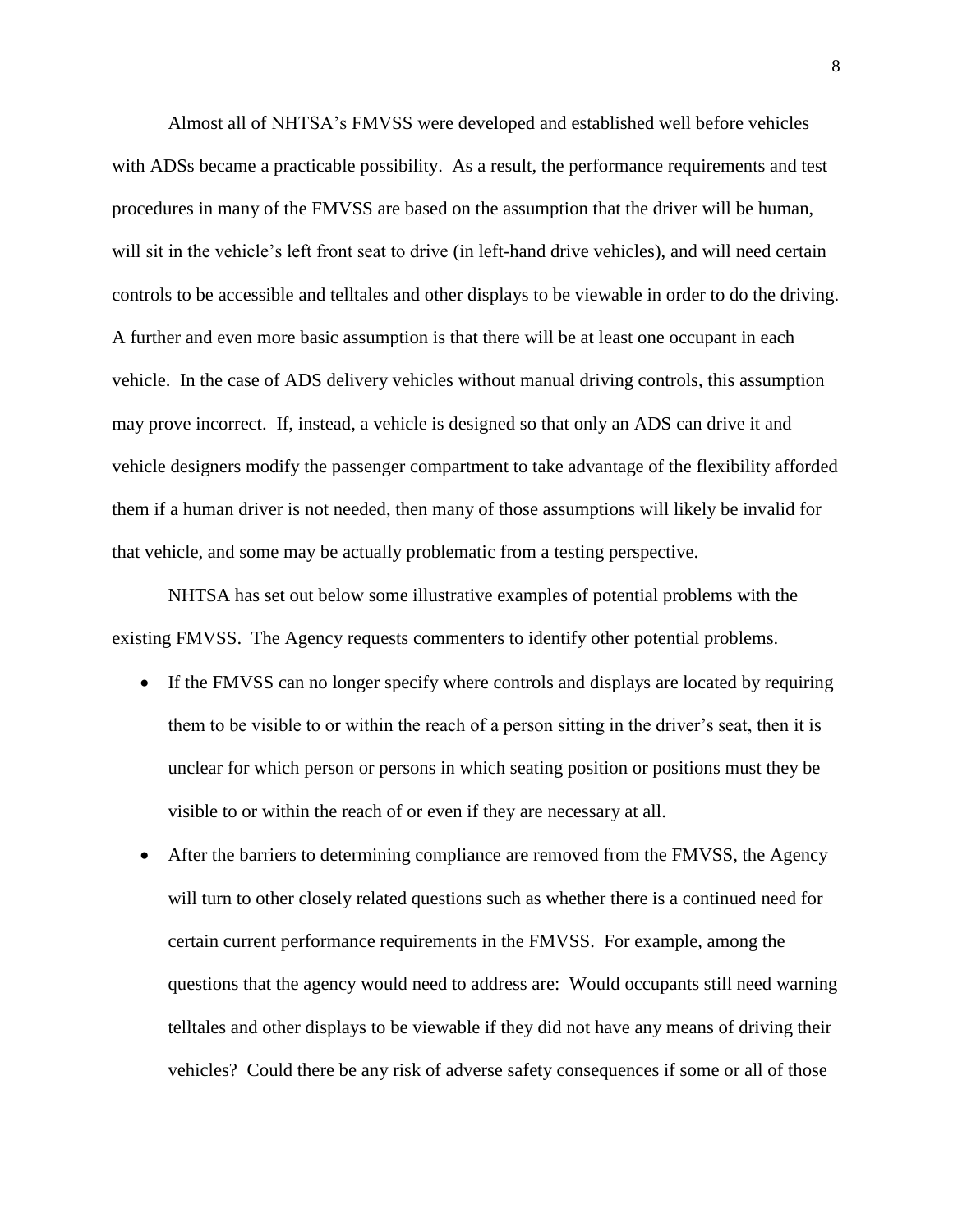warnings and messages were not provided to the occupants of those vehicles either before or during trips? If a vehicle, such as an ADS delivery vehicle without manual driving controls, were unlikely to be occupied during trips, would there be any safety need for warning telltales and other displays to be viewable?

- If future vehicles with ADSs lack any means of human control, it is unclear how the Agency and the manufacturers can conduct compliance tests (such as those for stopping distance) that are currently performed by human test drivers performing prescribed driving maneuvers on test tracks.
- FMVSS No. 126, Electronic stability control systems for light vehicles, specifies the use of an automated steering machine that depends on a vehicle's steering wheel to steer vehicles when they are tested for compliance. If a vehicle with ADS is not equipped with a steering wheel because the ADS will do all of the driving, the agency would need to determine how to amend the standard to enable the agency to conduct stability control testing and maintain the current level of effectiveness.
- Some vehicles with ADSs may have unique seating configurations that may make it impossible for existing crash protection requirements, test procedures and test devices (e.g., anthropomorphic dummies) to evaluate adequately the level of crashworthiness protection provided.
- There may be other existing performance requirements and test procedures that would fail to accommodate unconventional designs. If there are, the Agency will need to identify them and determine how the Agency should amend them in ways maintain the current level of effectiveness.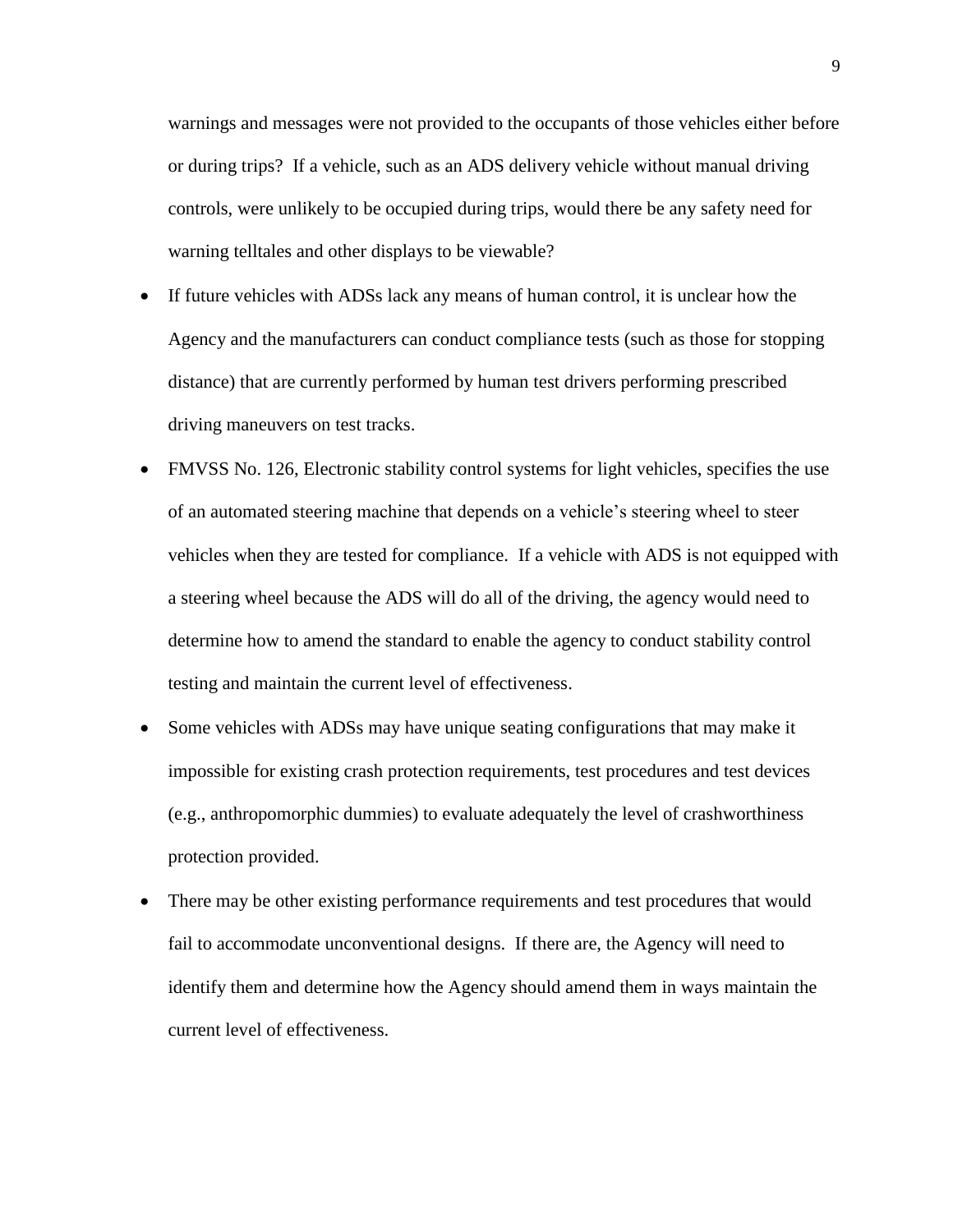• There may be some safety attributes or testing procedures that will no longer have sufficient value in a vehicle whose usage is anticipated to be predominantly automated, but still retains manual driving controls.

The Agency wishes to address these issues (and many others) in the coming months and years. We anticipate doing so publicly, seeking all available research and public input to help us adapt the FMVSS and possibly adopt other measures that are well-calibrated to promote innovation, respond to changing circumstances and address emerging technologies while maintaining safety.

We want to emphasize, in an attempt to ensure that there is not any misunderstanding about the source and nature of the barriers or about the vehicles affected by those barriers, that the FMVSS (or any other kind of legally-binding standards) do not have any provisions designed to address the self-driving capability of a motor vehicle. Further, nothing in the existing FMVSS prohibit ADS. Likewise, nothing in those standards poses testing or certification challenges for vehicles with ADSs so long as the vehicles have means of manual control and conventional seating.

If, however, manufacturers design vehicles with ADSs not only lack manual driving controls, but also have unconventional, flexible seating, i.e., seats that slide and./or rotate, then under the Agency's line of interpretations involving vehicle systems that have multiple modes, there may be testing or even compliance difficulties.<sup>8</sup> Similar problems might be encountered by vehicles with ADSs equipped with retractable manual driving controls.

<sup>8</sup> See, e.g., May 6, 1986 letter to Paul Utans regarding a Subaru with two adjustment positions for suspension—a high one and a low one. In it, NHTSA stated that it reserves the right to activate either mode in conducting compliance tests.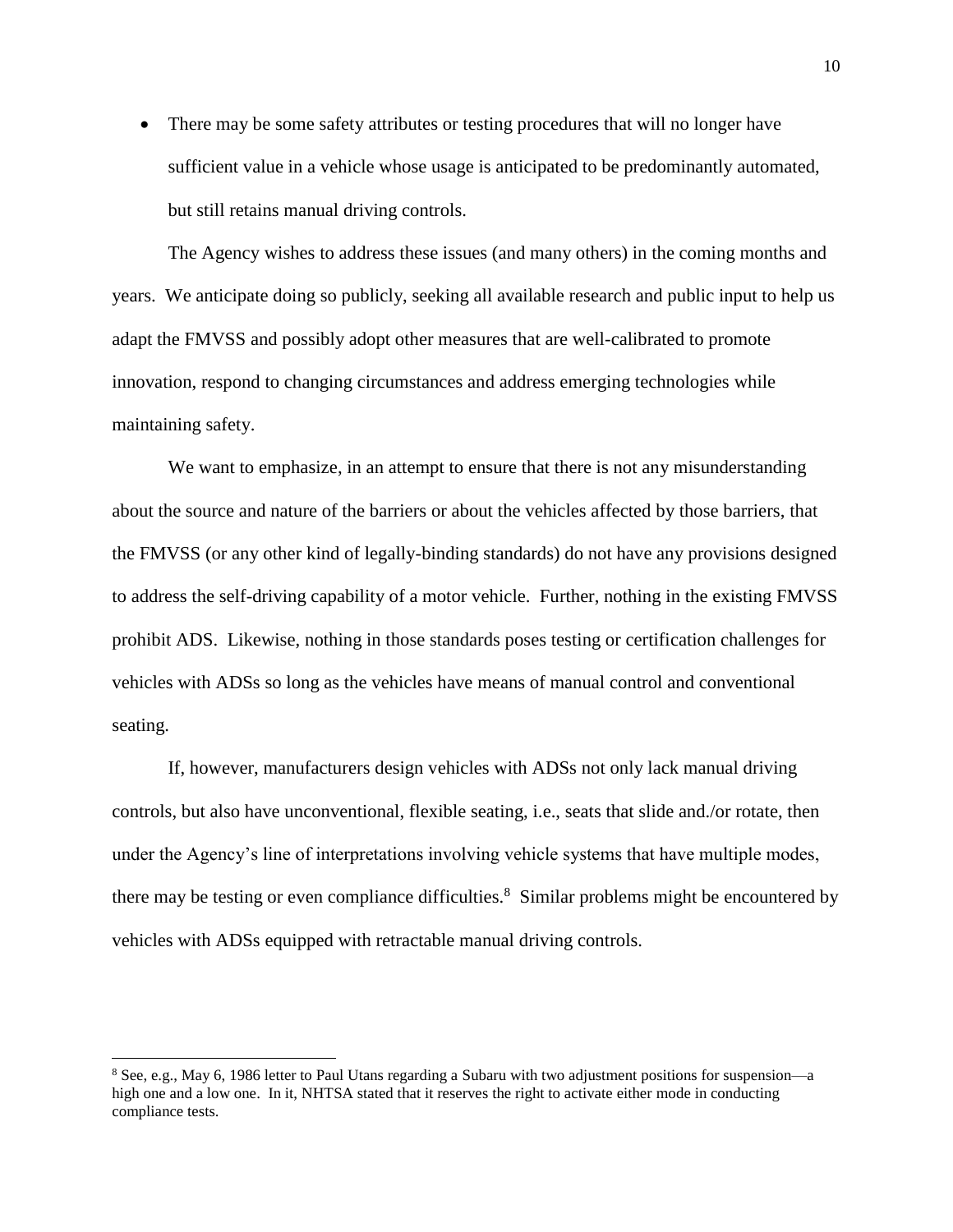Thus, it is not the inclusion of an ADS in a new vehicle that complicates testing and certifying the compliance of the vehicle to the existing FMVSS. Testing and certifying compliance potentially becomes complicated only if a manufacturer wishes to go a step further and design a vehicle with ADS but without a steering wheel, brake pedal and accelerator pedal or with novel configurations or orientations for certain vehicle systems. As noted above, this problem arises because the FMVSS, as currently written, are premised on the presence of means of manual control and on conventional seating configurations and orientations.

Although the Agency may have a degree of flexibility in interpreting some of its existing FMVSS to accommodate innovative interior designs, in most instances, it will be necessary to amend the FMVSS. The FMVSS and the rulemaking process through which they are established and amended are subject to the Administrative Procedure Act,<sup>9</sup> the National Traffic and Motor Vehicle Safety Act (Vehicle Safety Act),<sup>10</sup> other statutes, and various Executive Orders and guidance documents from the Office of Management and Budget. Together, they ensure the FMVSS meet the requirements and goals set by Congress and are adopted only after sufficient opportunities for public participation and careful consideration and analysis of available information and public comments. Under the Vehicle Safety Act, moreover, the FMVSS need to be "objective, practicable, and meet the need for safety" when initially issued and must remain so after being amended. If NHTSA revises a test procedure in an FMVSS to accommodate an innovative new vehicle design, it must make sure that the FMVSS continues to be objective and practicable and meet the need for safety. Accomplishing this goal will, in a number of instances, require research to develop revised test procedures and performance criteria. Defining the needed research and establishing priorities in conducting it is the subject of this RFC.

 9 5 U.S.C. § 551 et seq.

<sup>10</sup> 49 U.S.C. § 30101 et seq.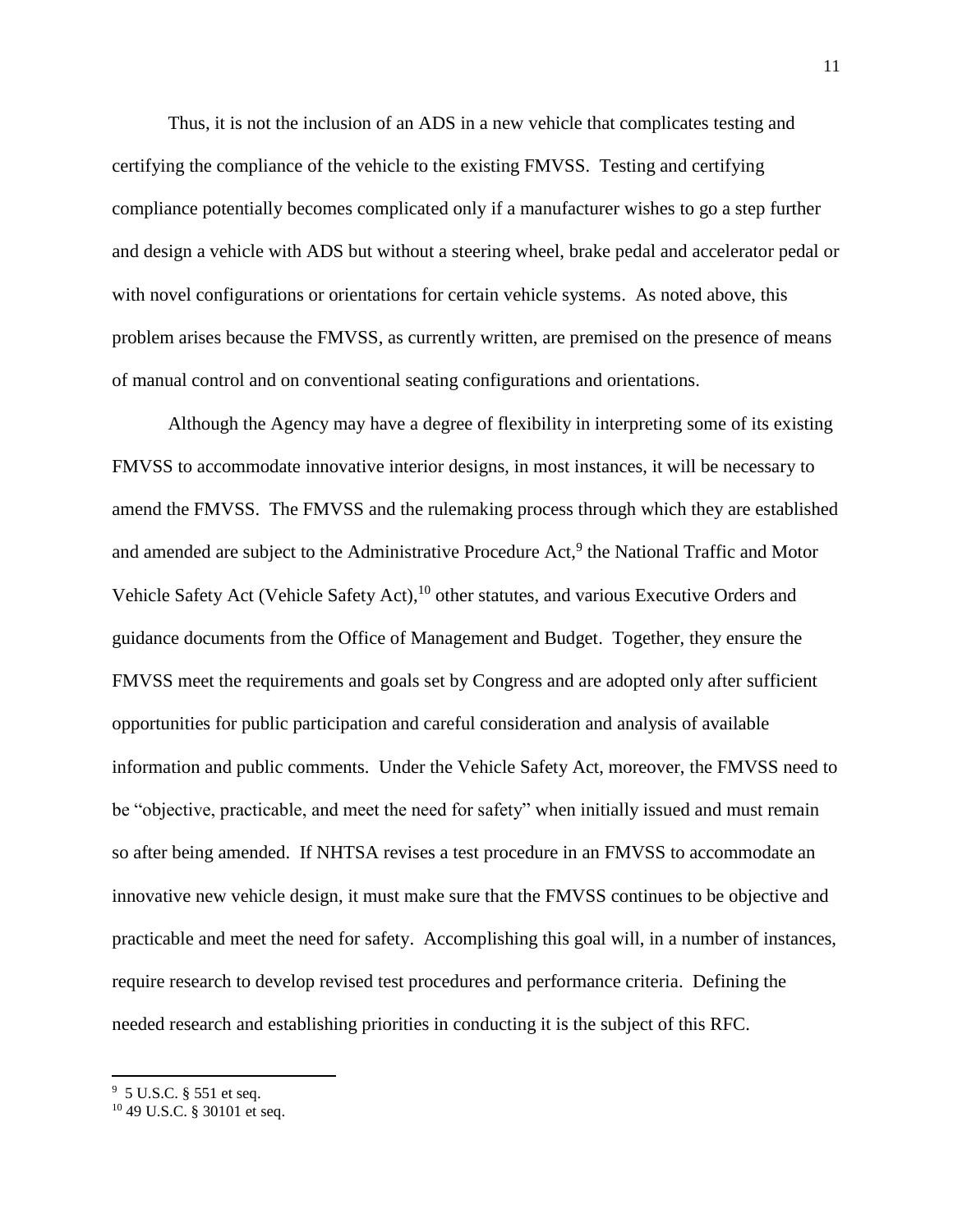**IV. Initial Agency Efforts to Identify Testing, Certification and Compliance Verification Issues**

NHTSA began the process of evaluating existing FMVSS for potential barriers in 2015. In August of that year, NHTSA contracted with DOT's Volpe Center to conduct a review of the FMVSS and issue a report identifying the standards that pose potential barriers to the introduction of vehicles with ADSs and with unconventional interior designs.

While that review was underway, Google submitted a letter, dated November 12, 2015, requesting an interpretation regarding the application of certain FMVSS to vehicles with ADSs. In describing its ADS vehicle, Google indicated its intent to design the vehicle so that it does not include conventional manual driving controls, including a steering wheel, accelerator, or brake pedal. NHTSA responded to that letter on February 4, 2016.<sup>11</sup>

In its letter, NHTSA took the position that a motor vehicle's "self-driving system" (SDS) could be regarded as the driver or that the left front seating position could be regarded as the driver's position in a variety of standards referencing the "driver" or "driver's seating position."

The response then addressed the question of whether and how Google could certify that the SDS meets a standard developed and designed to apply to a vehicle with a human driver. NHTSA said that in order for it to interpret a standard as allowing certification of compliance by a vehicle manufacturer, NHTSA must first have a suitable test procedure or other means of verifying such compliance. That is, NHTSA said that if a FMVSS lacks a test procedure that is suitable for the Agency's use in verifying a manufacturer's certification of the compliance of

<sup>11</sup> *Available at* https://isearch.nhtsa.gov/files/Google%20--

<sup>%20</sup>compiled%20response%20to%2012%20Nov%20%2015%20interp%20request%20-- %204%20Feb%2016%20final.htm.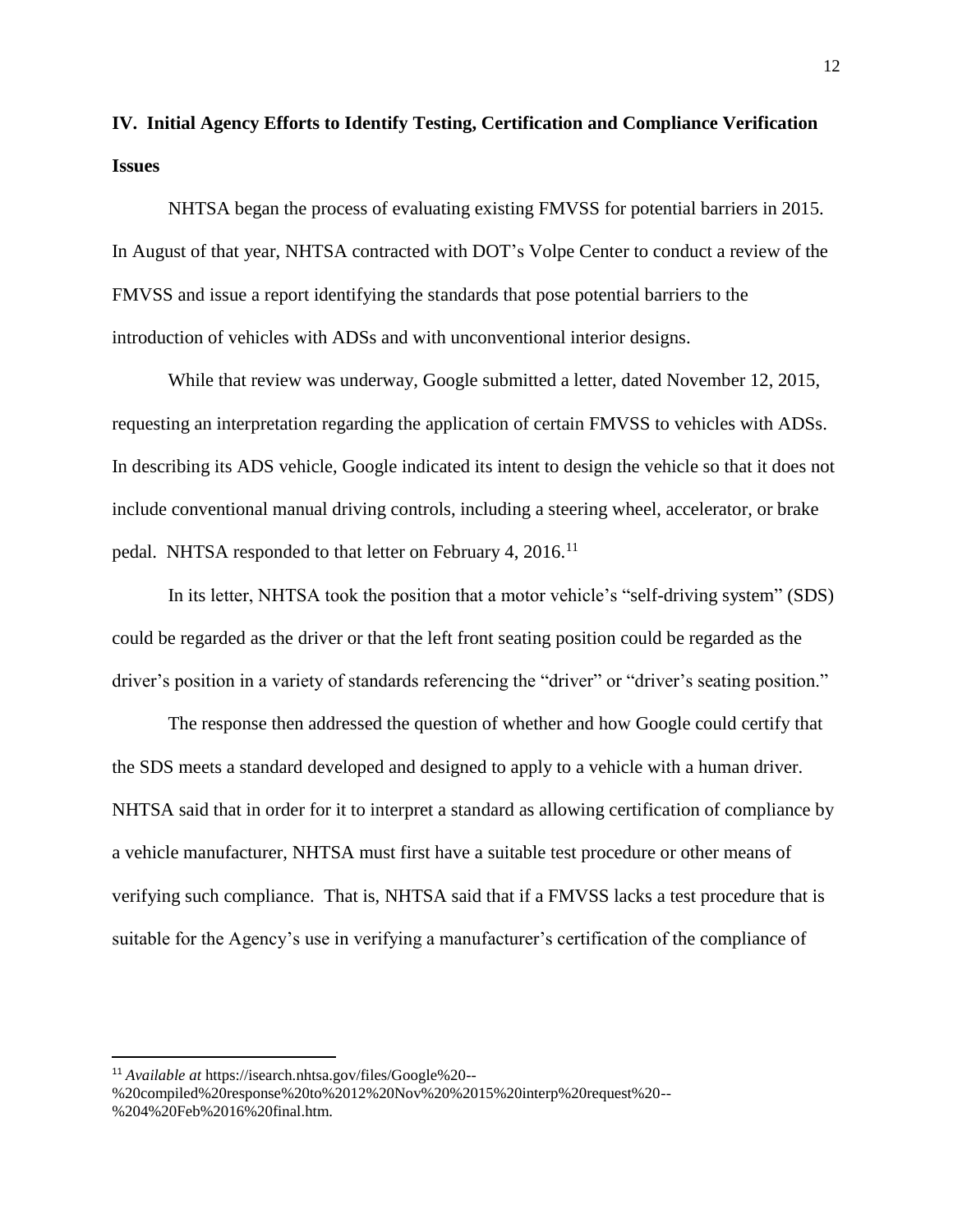some of its vehicles with a FMVSS, the manufacturer cannot validly certify the compliance of those vehicles with the standard. As NHTSA further explained in the letter,

The critical point of NHTSA's responses for many of the requested interpretations is that defining the driver as the SDS (or the driver's position as the left front position) does not end the inquiry or determine the result. Once the SDS is deemed to be the driver for purposes of a particular standard or test, the next question is whether and how Google could certify that the SDS meets a standard developed and designed to apply to a vehicle with a human driver. Related, in order for NHTSA to interpret a standard as allowing certification of compliance by a vehicle manufacturer, NHTSA must first have a test procedure or other means of verifying such compliance.

Volpe completed its review of the FMVSS before NHTSA sent its February 4 letter to Google and thus did not consider that letter in conducting its review. The report on the results of the review was published one month later in March  $2016$ <sup>12</sup> (To read the executive summary of the report and a list of the FMVSS identified in the report, please see the appendix at the end of this document.) In that report, Volpe described the two reviews that it conducted of the FMVSS: a driver reference scan to identify which standards include an explicit or implicit reference to a human driver and a driving automation concepts scan to identify which standards could pose a challenge for a wide range of driving automation capabilities and concepts. The review revealed that there are few barriers for a vehicle with ADS to comply with the FMVSS, so long as the vehicle does not significantly diverge from a conventional vehicle design. Two standards, FMVSS 114 for theft protection and rollaway prevention and FMVSS 135 for light vehicle brake systems, were identified as having potential issues for vehicles with an ADS and with conventional designs.<sup>13</sup>

<sup>&</sup>lt;sup>12</sup> Kim, Anita, David Perlman, Dan Bogard, and Ryan Harrington. "Review of Federal Motor Vehicle Safety Standards (FMVSS) for Automated Vehicles," Preliminary Report – March 2016. U.S. DOT Volpe Center, Cambridge, MA. *Available at* https://rosap.ntl.bts.gov/view/dot/12260. For a specific listing of potential barriers, *see* Appendix B of that report, pp. 26 *et seq.*

<sup>&</sup>lt;sup>13</sup> Ibid, pp. 9-10. FMVSS 114 presents several issues. One is whether, for the purposes of satisfying the requirement an automatic transmission "vehicle must be designed such that the transmission or gear selection control cannot move from the "park" position, unless the key is in the starting system," an electronic code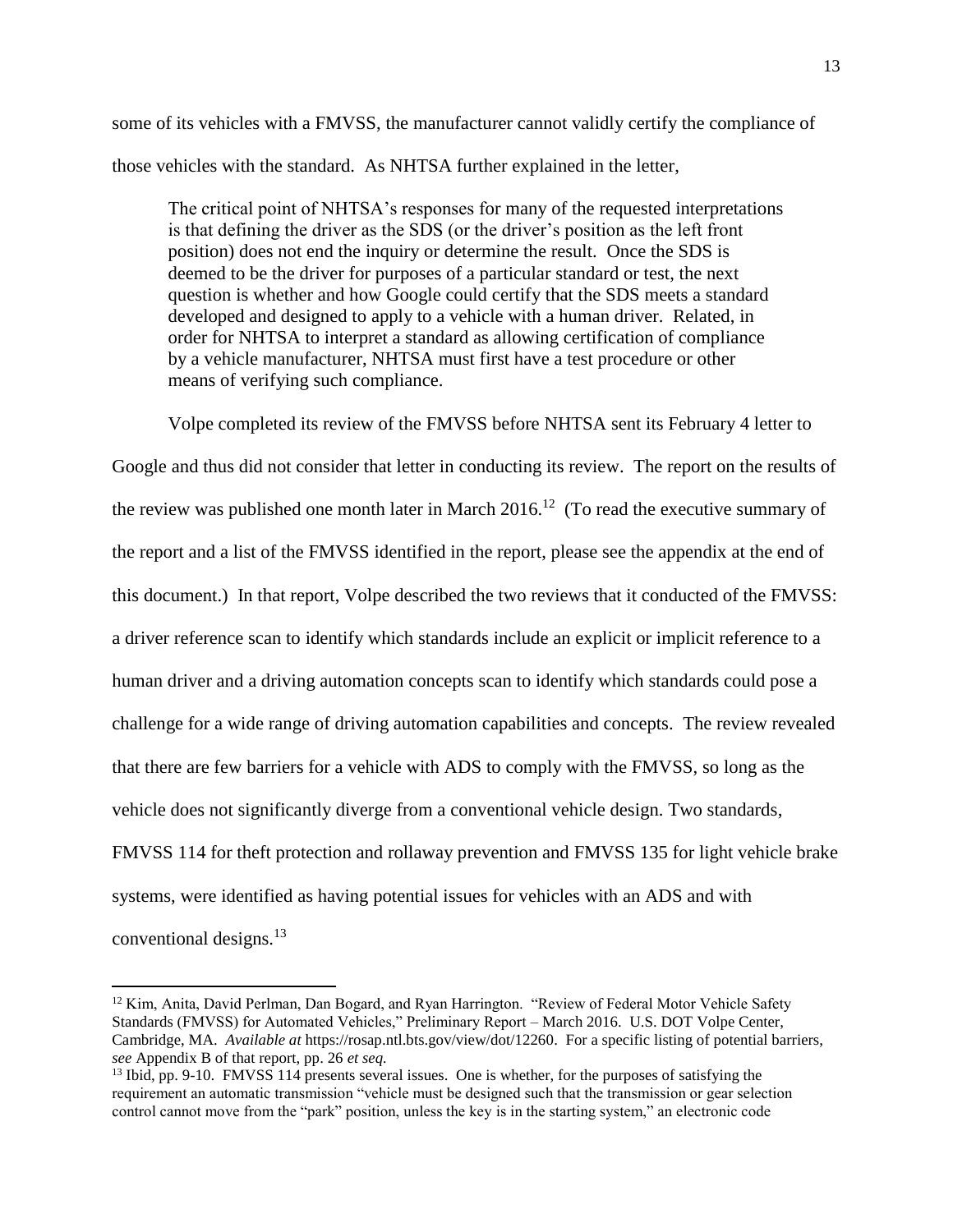In addition, NHTSA subject matter experts have identified specific requirements and test procedure limitations. NHTSA is initiating new research on the assessment and evaluation of, and solutions to, the preliminary challenges identified in the Volpe report to the testing, compliance verification and self-certification of vehicles with ADSs. Most of these challenges are precipitated by alternative vehicle designs, such as ones lacking manual driving controls. NHTSA's initial research focuses primarily on the FMVSS compliance test procedures, but will also explore options for telltales, visual and auditory displays and controls and other innovative new vehicle design challenges that may not have been identified in the original Volpe report. NHTSA has contracted with the Virginia Tech Transportation Institute to perform this research. This is a multidisciplinary project to develop technical translations to existing FMVSS and related testing procedure approaches for emerging innovative and non-traditional vehicle designs. The project is being conducted by a core team comprising FMVSS experts; industry team members General Motors and Nissan; testing facilities Dynamic Research, Inc., and MGA Research Corporation; and research institutions Booz Allen Hamilton and the Southwest Research Institute in concert with stakeholder and peer review groups. The research will review and identify alternative new vehicle designs, develop candidate alternative approaches, and establish an evaluation process as well as associated tools in close collaboration with critical stakeholders. This research project started at the beginning of FY2018 and is expected to develop robust alternative approaches within the next 12 months to demonstrate compliance with

transmitted from a smartphone application to a vehicle can be interpreted as being a key. The report notes that NHTSA has historically interpreted the electronic code transmitted by a wireless transponder directly to a vehicle as a key for the purposes of FMVSS 114. Although the report notes the existence of a technological difference in these two different methods of transmitting an electronic code to a vehicle, it does not suggest why that difference should lead to a different conclusion by the Agency.

FMVSS 135 requires that the service brakes "shall be activated by means of a foot control"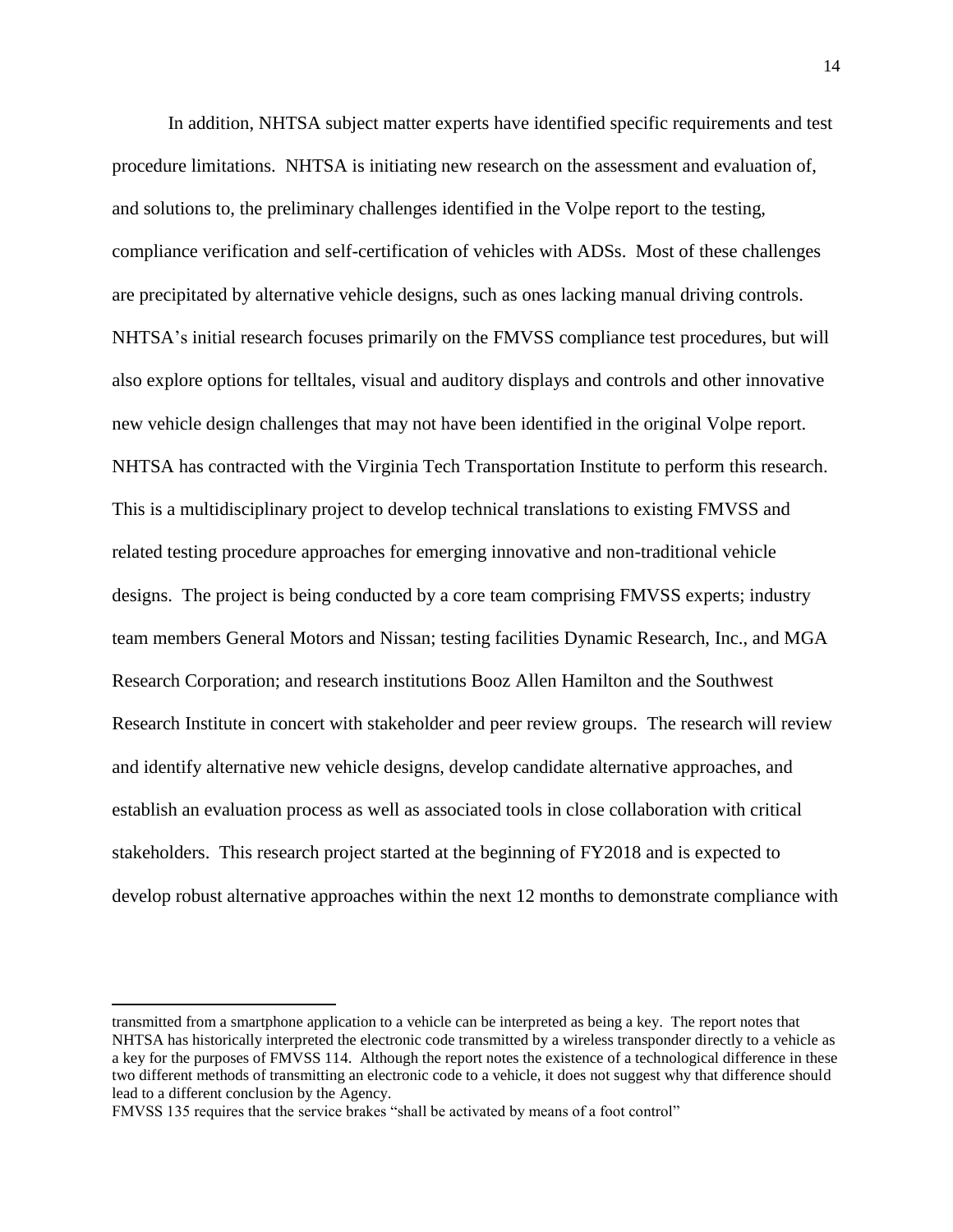many of the identified FMVSS whose existing test procedures present challenges. The results of this research will be made public after the completion of the project.

#### **V. Requests for Comment**

To help guide NHTSA's research to address testing and self-certification issues, we seek comments on the topics below. The Agency urges that, where possible, comments be supported by data and analysis to increase their usefulness. Please clearly indicate the source of such data.

#### **A. Barriers to testing, certification and compliance verification**

1. What are the different categories of barriers that the FMVSS potentially create to the testing, certification and compliance verification of a new ADS vehicle lacking manual driving controls? Examples of barrier categories include the following:

a. test procedures that cannot be conducted for vehicles with ADSs and with innovative interior designs; and

b. performance requirements that may serve a reduced safety purpose or even no safety purpose at all for a vehicle with ADS and thus potentially impose more cost and more restrictions on design than are warranted.

As noted earlier in this document, the first of the above categories is the primary focus of this document. However, the Agency seeks comments on both categories of barriers. If you believe that there are still other barrier categories, please identify them.

2. NHTSA requests comments on the statement made in NHTSA's February 2016 letter of interpretation to Google, that if a FMVSS lacks a test procedure that is suitable for the Agency's use in verifying a manufacturer's certification of compliance with a provision in that FMVSS, the manufacturer cannot validly certify the compliance of its vehicles with that provision. Do commenters agree that each of the standards identified in the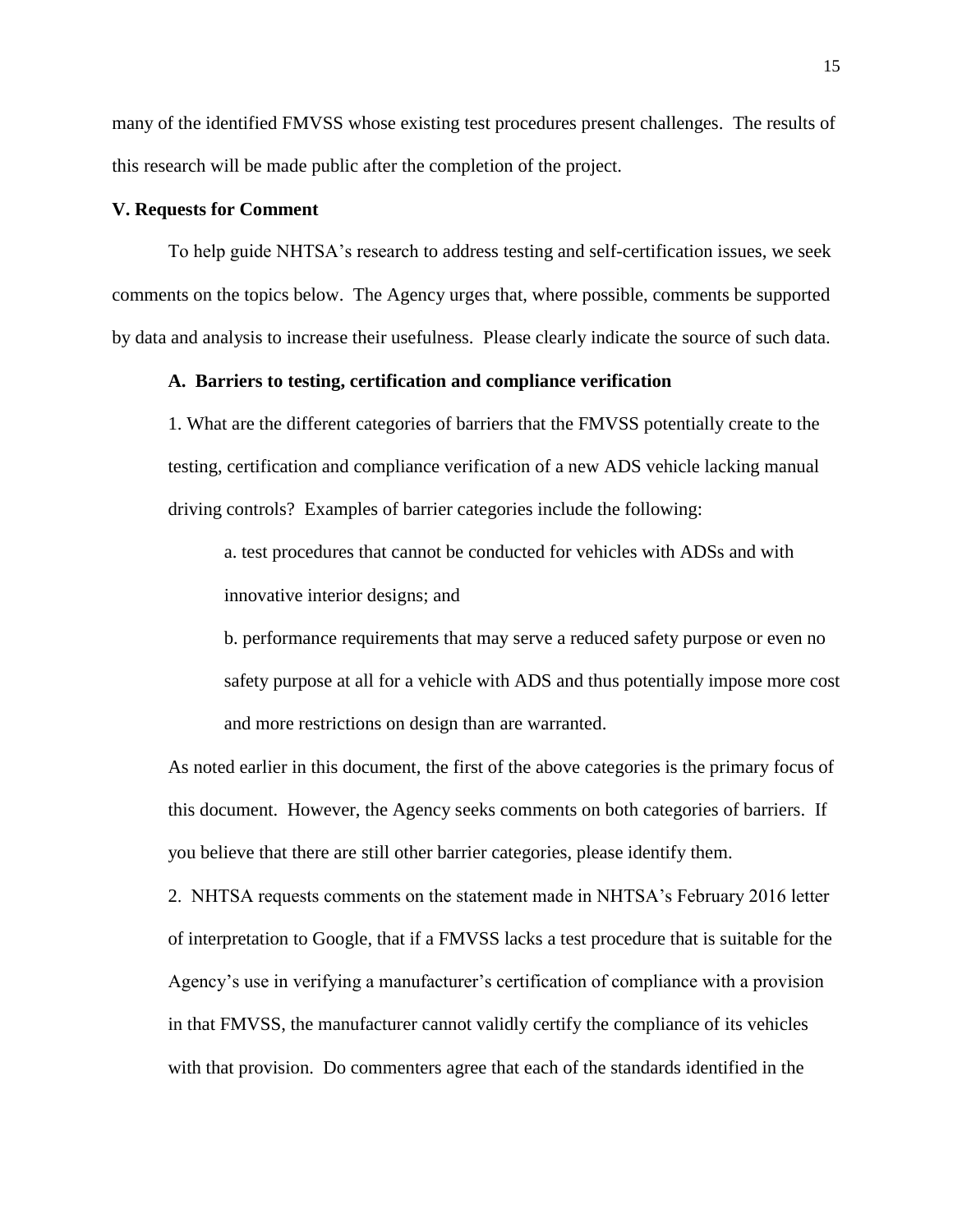letter as needing to be amended before manufacturers can certify compliance with it must be amended in order to permit certification? Why or why not? If there are other solutions, please describe them.

3. Do you agree (or disagree) that the FMVSS provisions identified in the Volpe report or Google letter as posing barriers to testing and certification are, in fact, barriers? Please explain why.

4. Do commenters think there are FMVSS provisions that pose barriers to testing and certification of innovative new vehicle designs, but were *not* covered in the Volpe report or Google letter? If so, what are they, how do they pose barriers, and how do you believe NHTSA should consider addressing them?

5. Are there ways to solve the problems that may be posed by any of these FMVSS provisions without conducting additional research? If so, what are they and why do you believe that no further research is necessary? For example, can some apparent problems be solved through interpretation? If so, which ones?

6. Similarly, are there ways to solve the problems that may be posed by any of these FMVSS provisions without rulemaking? For example, can some apparent problems be solved through interpretation without either additional research or through rulemaking? If so, which ones?

7. In contrast, if a commenter believes that legislation might be necessary to enable NHTSA to remove a barrier identified by the commenter, please explain why and please identify the specific existing law that the commenter thinks should be changed and describe how it should be changed. If there are associated regulations that the commenter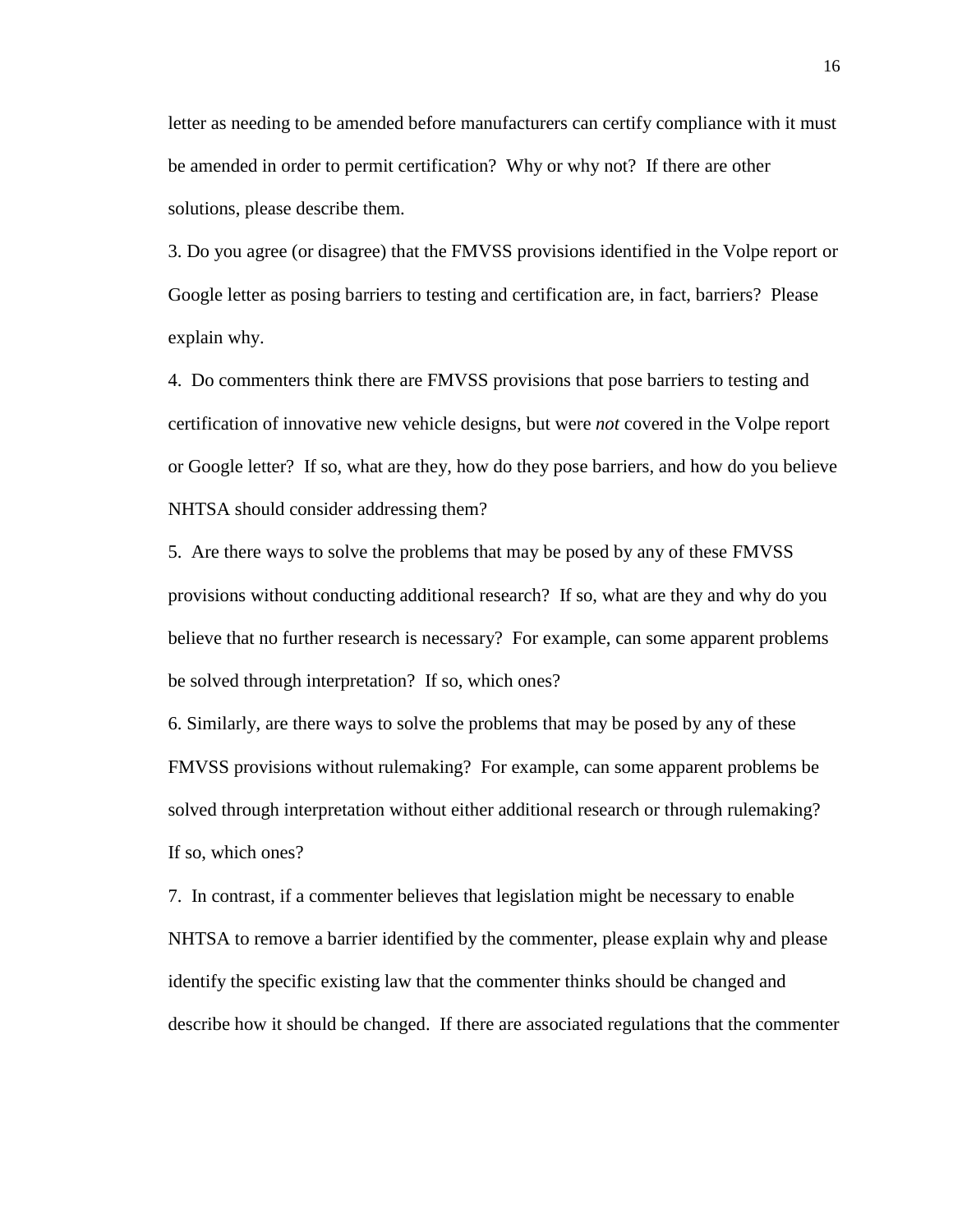believes should be changed, please identify the specific CFR citation and explain why they need to be changed.

8. Many FMVSS contain test procedures that are based on the assumed presence of a human driver, and will therefore likely need to be amended to accommodate vehicles that cannot be driven by humans. Other FMVSS test procedures may seem, based on a plain reading of their language, to accommodate vehicles that cannot be driven by humans, but it may nevertheless be unclear how NHTSA (or a manufacturer attempting to self-certify to the test) would instruct the vehicle to perform the test as written.

a. Do commenters believe that these procedures should apply to a vehicle that cannot be driven by a human? If so, why? If there are data to support this positon, please provide it.

b. If not, can NHTSA test in some other manner? Please identify the alternative manner and explain why it would be appropriate.

9. What research would be necessary to determine how to instruct a vehicle with ADS but without manual means of control to follow a driving test procedure? Is it possible to develop a single approach to inputting these "instructions" in a manner applicable to all vehicle designs and all FMVSS, or will the approach need to vary, and if so, why and how? If commenters believe there is a risk of gaming,  $14$  what would that risk be and how could it be reduced or prevented?

<sup>&</sup>lt;sup>14</sup> For example, if vehicles with ADSs were tested by instructing them to follow a fixed path through a maze of streets simulating a series of adjacent urban or suburban blocks and if, along that path, the vehicles encountered surrogate vehicles, cyclists and pedestrians at fixed time intervals and in fixed locations, it might be possible for the vehicles to avoid any collisions if the vehicles were programmed to stop in those locations at the scheduled time intervals in lieu of the vehicles' actually relying on their sensors to detect the surrogates and on their algorithms to manage braking and steering in such a way as to avoid any collisions.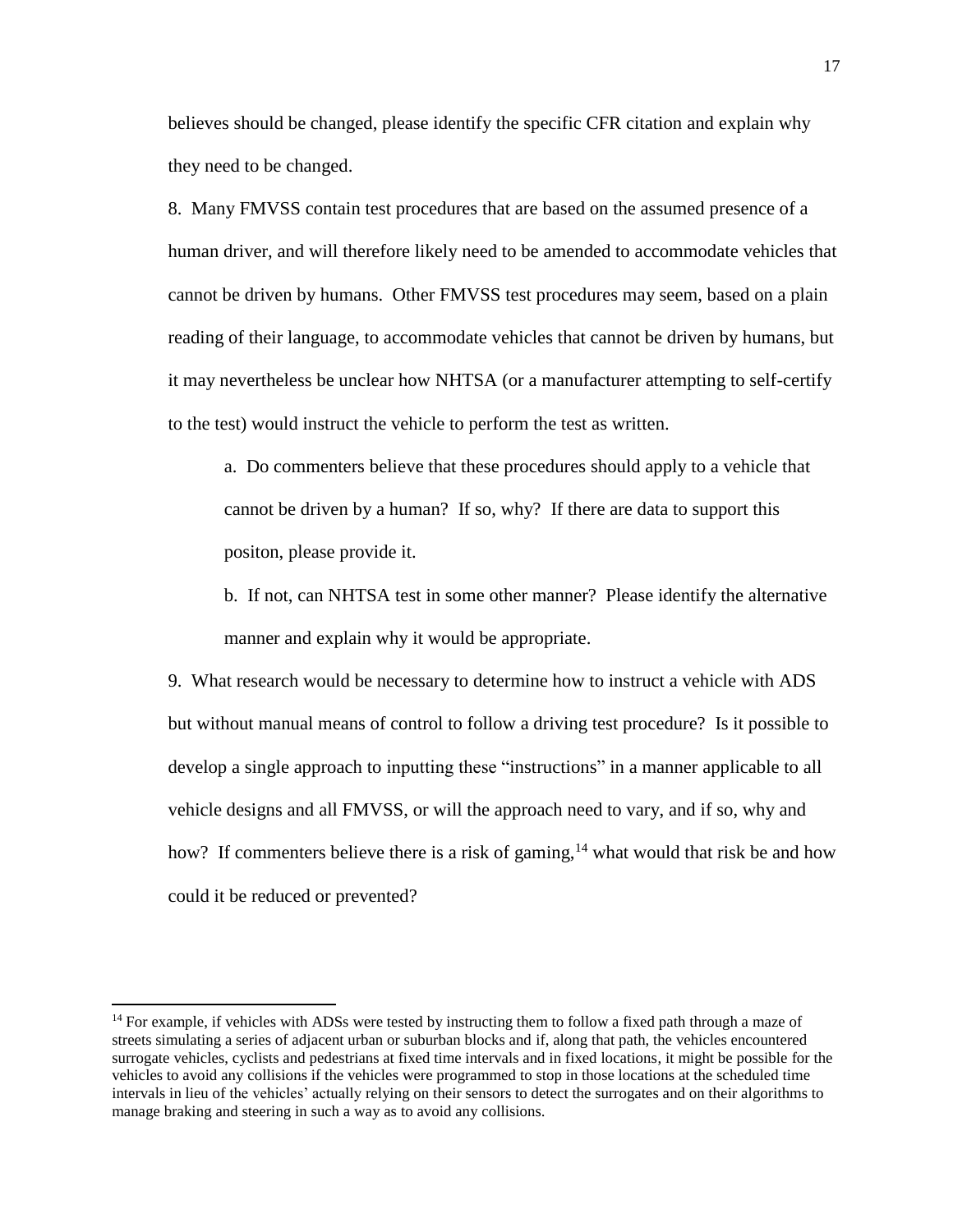10. In lieu of the approaches suggested in questions 8 and 9, is there an alternative means of demonstrating equivalent level of safety that is reliable, objective and practicable? 11. For FMVSS that include test procedures that assume a human driver is seated in a certain seating position (for example, procedures that assess whether a rearview mirror provides an image in the correct location), should NHTSA simply amend the FMVSS to require, for instance, that "driver's seat" requirements apply to any front seating position? If so, please explain why. If not, what research would need to be conducted to determine how NHTSA should amend those requirements?

12. A variety of FMVSS require safety-related dashboard telltales and other displays, if provided, to be visible to a human driver and controls to be within reach of that driver. Generally speaking, is there a safety need for the telltales and other displays in Table 1 and 2 of FMVSS 101 to be visible to any of the occupants in vehicles without manual driving controls?<sup>15</sup> Commenters are requested to provide their own list of the telltales and other displays they believe are most relevant to meeting any potential safety need in those vehicles. For each item on that list, please answer the following questions:

a. Should the telltale or other display be required to be visible to one or more vehicle occupants in vehicles without manual driving controls?

b. If there is a need for continued visibility, to the occupant(s) of which seating position(s) should the telltale or other display be visible?

c. Does the answer to the question about the continued need for a telltale or other display to be visible to the occupant of a vehicle without manual driving controls

<sup>&</sup>lt;sup>15</sup> Examples of such displays are the malfunction displays for systems like Antilock Braking System (ABS), Electronic Stability Control (ESC), Tire Pressure Monitoring System (TPMS), air bags, etc.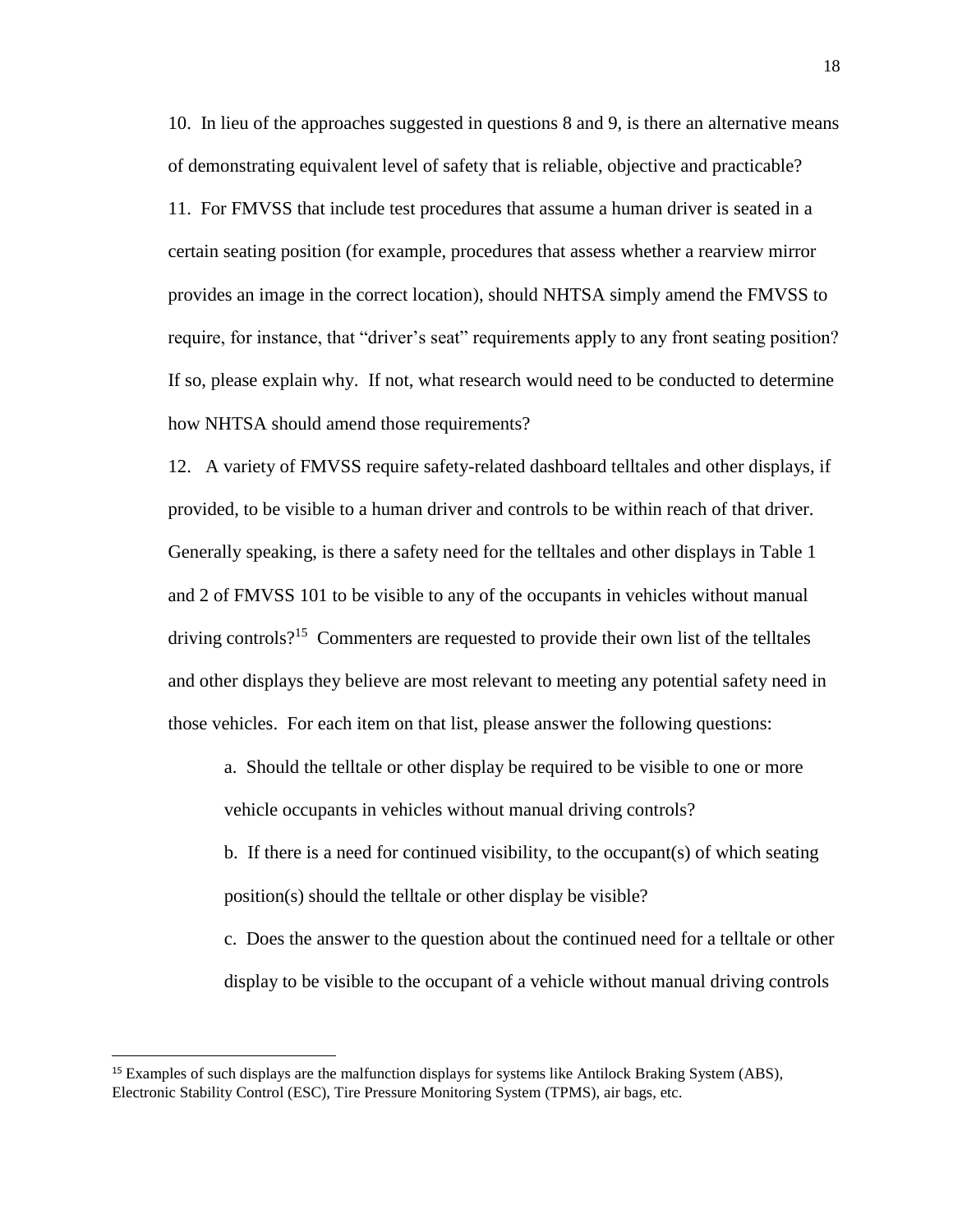change if a manufacturer equips the vehicle with a device like an "emergency stop button"? Why or why not?

d. Would the informational safety needs of the occupants of vehicles with ADSs differ according to whether the vehicle has a full set of manual driving controls, just an emergency stop button or no controls whatsoever?

e. Conversely, if a vehicle is designed such that it can be driven only by an ADS, does the ADS need to be provided with some or all of the same information currently required to be provided for a human driver? For example, does the ADS need to know if the tires are underinflated? Why or why not?

f. If commenters believe that it would enhance safety if a vehicle's ADS were required to receive information similar to some or all of that currently required to be provided to human drivers by telltales and other displays, what research needs to be conducted to develop the kinds of objective and practicable performance requirements or test procedures that would enable manufacturers and the Agency to evaluate whether that information was provided to and understood by the ADS?

13. If NHTSA is going to conduct research to determine whether there is any safety need for the occupants of fully-self-driving vehicles to continue to have any access to any of the nondriving controls (e.g., controls for windshield washer/wiper system, turn signals and lights) in a vehicle without manual driving controls, what should that research include and how should NHTSA conduct it?

a. If there is a safety need for the occupants of fully-self-driving vehicles to have access to any of the existing vehicle non-driving controls, please identify those controls and explain the safety need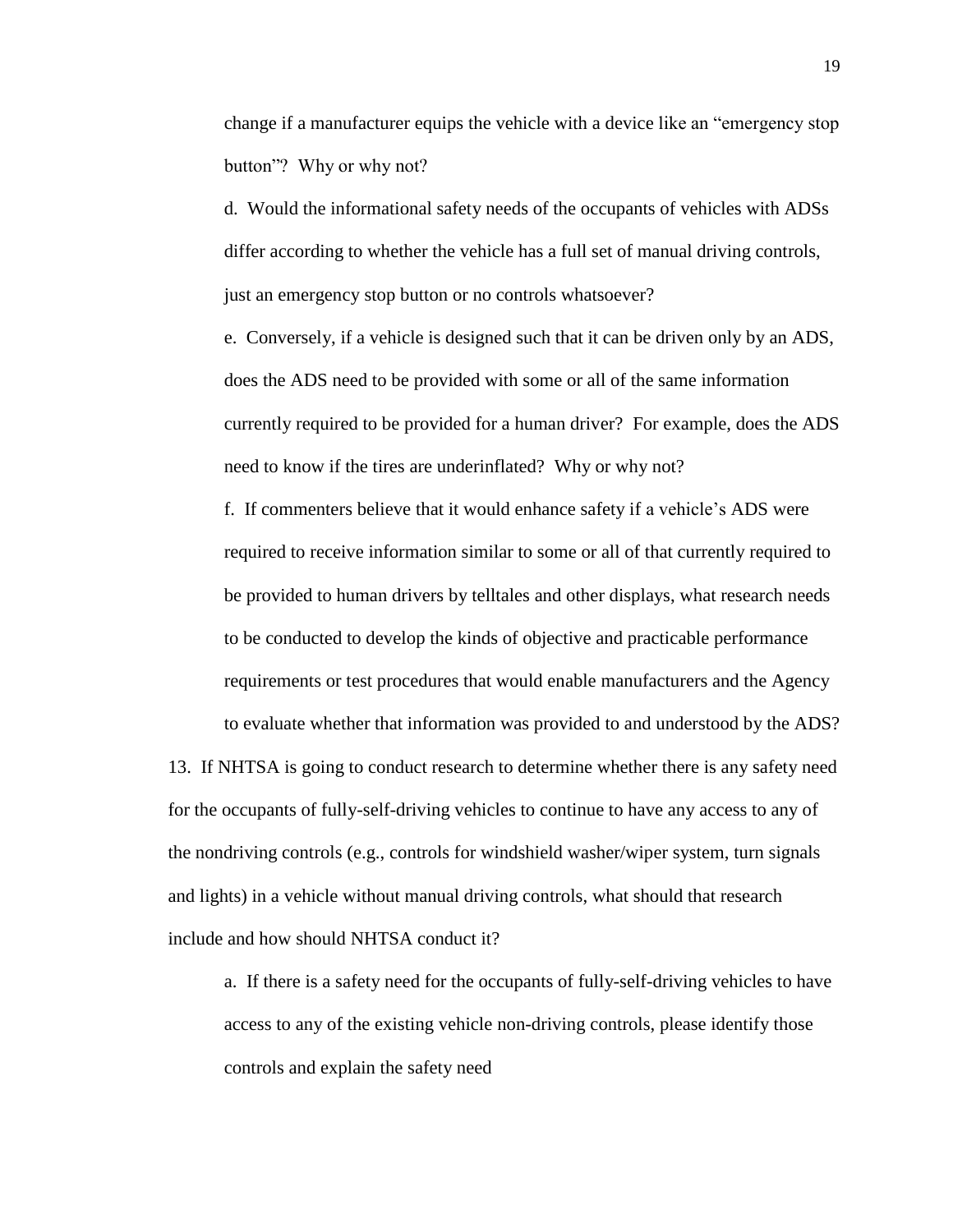b. Do commenters believe that research should be conducted to determine whether any additional controls (such as an emergency stop button) might be necessary for safety or public acceptance if manual driving controls are removed from fully-self-driving vehicles? Why or why not, and what is the basis for your belief?

c. If NHTSA is going to conduct research to determine whether there is any safety need for the occupants of fully-self-driving vehicles to continue to be able to control exterior lighting like turn signals and headlamp beam switching devices, what should that research include and how should NHTSA conduct it? Separately, if NHTSA is going to conduct research on what exterior lighting continues to be needed for safety when a human is not driving, what should that research include and how should NHTSA conduct it?

14. If NHTSA is going to conduct research to determine whether there is a safety need for the occupants of vehicles with ADSs but without manual driving controls to be able to see to the side and behind those vehicles using mirrors or cameras, what should that research include and how should NHTSA conduct it? Separately, if NHTSA is going to conduct research to determine how NHTSA would test the ability of a vehicle's ADS' to "see" around and behind the vehicle as well as (or better than) a human driver would, what should that research include and how should NHTSA conduct it?

15. Do the FMVSS create testing and certification issues for vehicles with ADSs other than those discussed above? If so, which FMVSS do so and why do you believe they present such issues? For example, FMVSS No. 108, "Lamps, reflective devices, and associated equipment," could potentially pose obstacles to certifying the compliance of a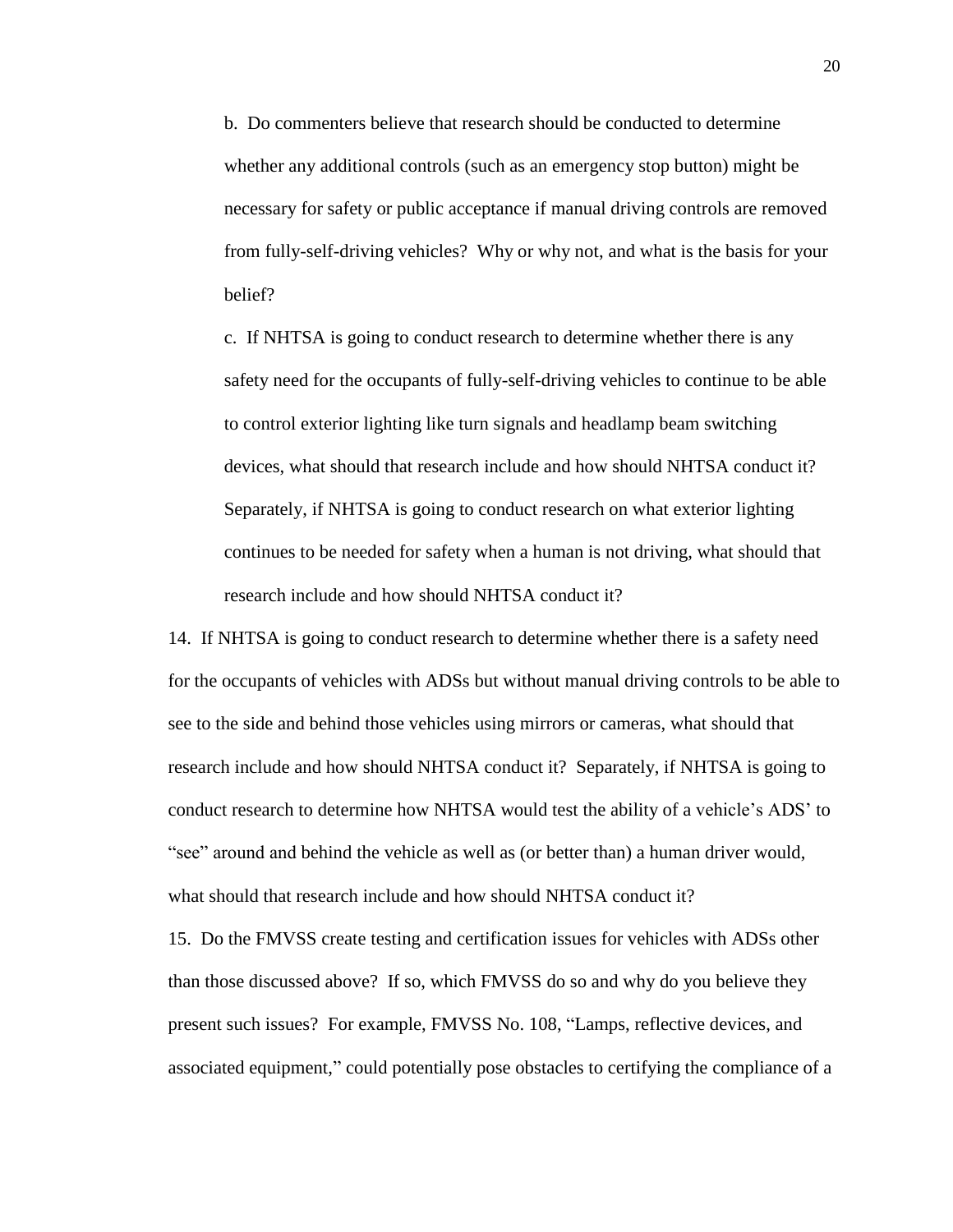vehicle that uses exterior lighting and messaging, through words or symbols, to communicate to nearby pedestrians, cyclists and motorists, such as at a 4-way stop intersection, the vehicle's awareness of their presence and the vehicle's willingness to cede priority of movement to any of those people. If research is needed to eliminate the barriers in an appropriate way, please describe the research and explain why it is needed. Are there other lighting issues that should be considered? For example, what lighting will be needed to ensure the proper functioning of the different types of vehicle sensors, especially cameras whose functions include reading traffic control signs?

16. If occupants of vehicles with ADSs, especially those without manual driving controls, are less likely to sit in what is now called the driver's seating position or are less likely to sit in seats that are facing forward, how should these factors affect existing requirements for crashworthiness safety features?

17. If vehicles with ADSs have emergency controls that can be accessed through unconventional means, such as a smart phone or multi-purpose display and have unconventional interiors, how should the Agency address those controls?

18. Are there any specific regulatory barriers related to small businesses that NHTSA should consider, specifically those that may help facilitate small business participation in this emerging technology?

#### **B. Research needed to address those barriers and NHTSA's role in conducting it**

19. For issues about FMVSS barriers that NHTSA needs research to resolve, do commenters believe that there are specific items that would be better addressed through research by outside stakeholders, such as industry or research organizations, instead of by NHTSA itself?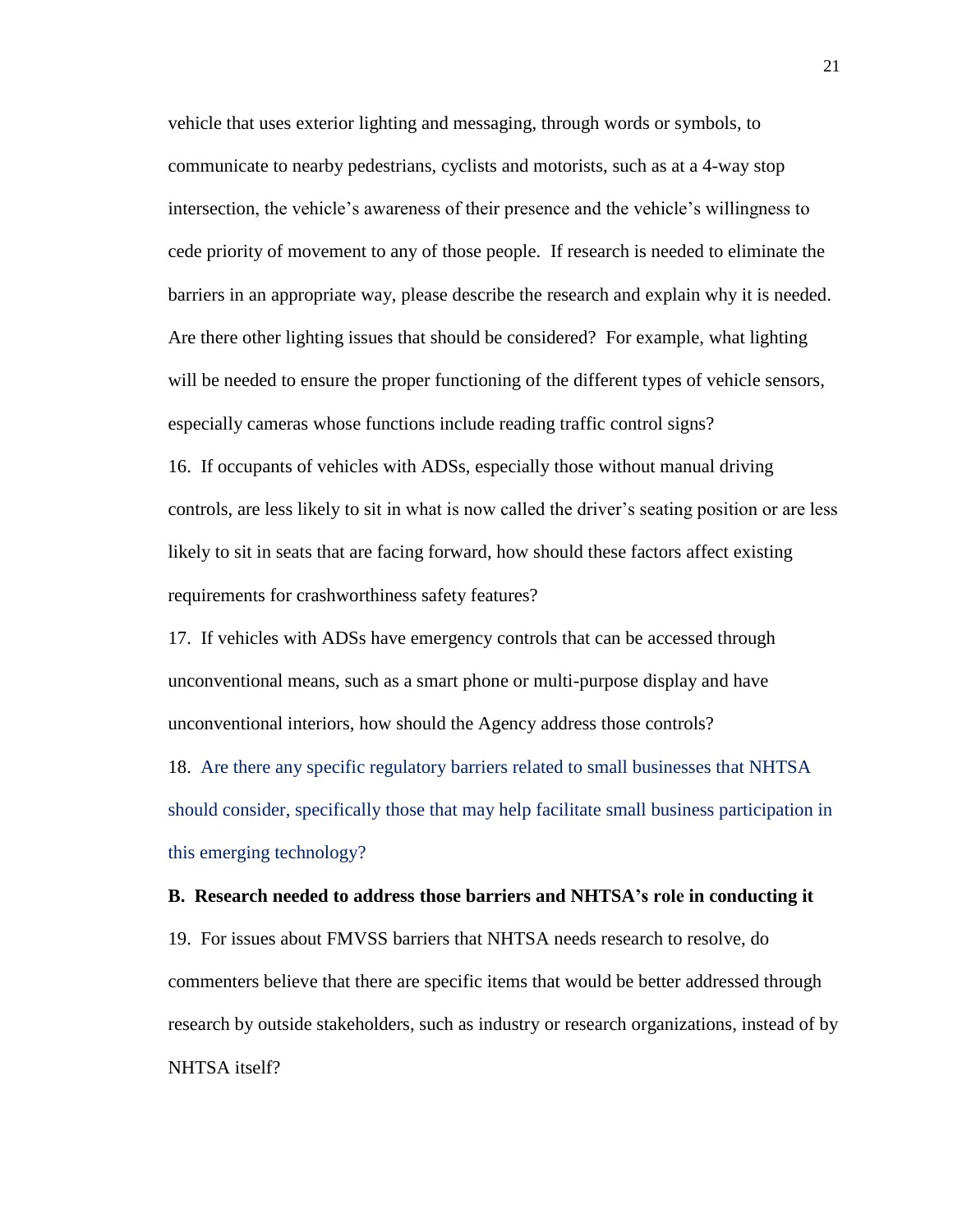a. Which issues is industry better equipped to undertake on its own, and why? Which issues are research organizations or other stakeholders better equipped to undertake on their own, and why?

b. What research is needed to determine which types of safety performance metrics<sup>16</sup> should be used to evaluate a particular safety capability and to develop a test procedure for evaluating how well a vehicle performs in terms of those metrics?

c. Which questions is NHTSA better equipped to undertake and why? For example, would NHTSA, as the regulator, be the more appropriate party to conduct research needed to determine what performance threshold to require vehicles to meet with respect to that metric? Why or why not?

d. What research have industry, research organizations, and other stakeholders done related to barriers to testing and certification? What research are they planning to do? With respect to research planned, but not yet completed, please identify the research and state the starting and end dates for that research. e. How can NHTSA, industry, states, research organizations, and other stakeholders work together to ensure that, if the research on these issues were eventually to lead to rulemaking, it is done with the rigor and thoroughness that NHTSA would need to meet its statutory obligations, regardless of who performs it (e.g., done in a manner that enables the Agency to ensure that the FMVSS continue to be objective and practicable and continue to meet the need for safety)?

<sup>&</sup>lt;sup>16</sup> The purpose of formulating safety performance metrics for motor vehicles is to facilitate the quantitative assessment of their capabilities. An example of a crash avoidance performance metric is the ability of a vehicle with ADS to sense and avoid colliding with a surrogate pedestrian crossing a street on a test course.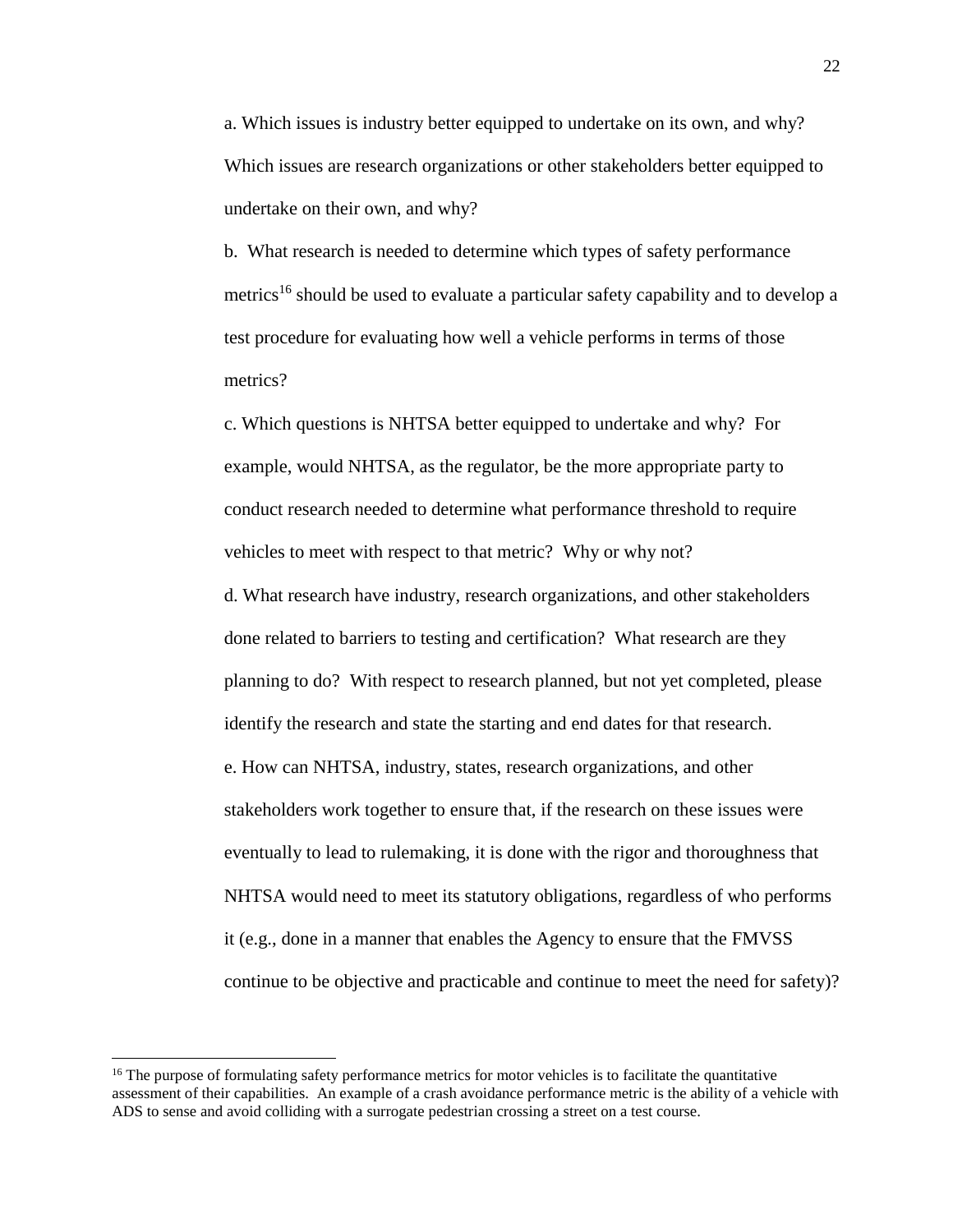20. For the issues identified above or by commenters, which merit the most attention? How should the agency prioritize its research and any follow-on rulemakings to remove the barriers to testing and certification?

21. Correcting barriers associated with the track testing of motor vehicles will be particularly challenging. Examples of such barriers follow:

a. As noted above, FMVSS No. 126 specifies the use of an automated steering machine that depends on a vehicle's steering wheel to steer vehicles when they are tested for compliance. NHTSA will need to determine how to amend the standard to enable the agency to conduct stability control testing in vehicles that lack a steering wheel. Further, if NHTSA is going to conduct research to consider how to change the "sine with dwell" test procedure for FMVSS No. 126, so that steering wheel angle need not be measured at the steering wheel in determining compliance with the standard, what should that research include and how should NHTSA conduct it?

b. If NHTSA is going to conduct research to develop a performance test to verify how a vehicle is activating its service brakes, what should that research include and how should NHTSA conduct it? If NHTSA is going to conduct research to determine whether there continues to be a safety need to maintain a humanoperable service brake, what should that research include and how should NHTSA conduct it?

22. Are there industry standards, existing or in development, that may be suitable for incorporation by reference by NHTSA in accordance with the standards provisions of the National Technology Transfer and Advancement Act of 1995 and Office of Management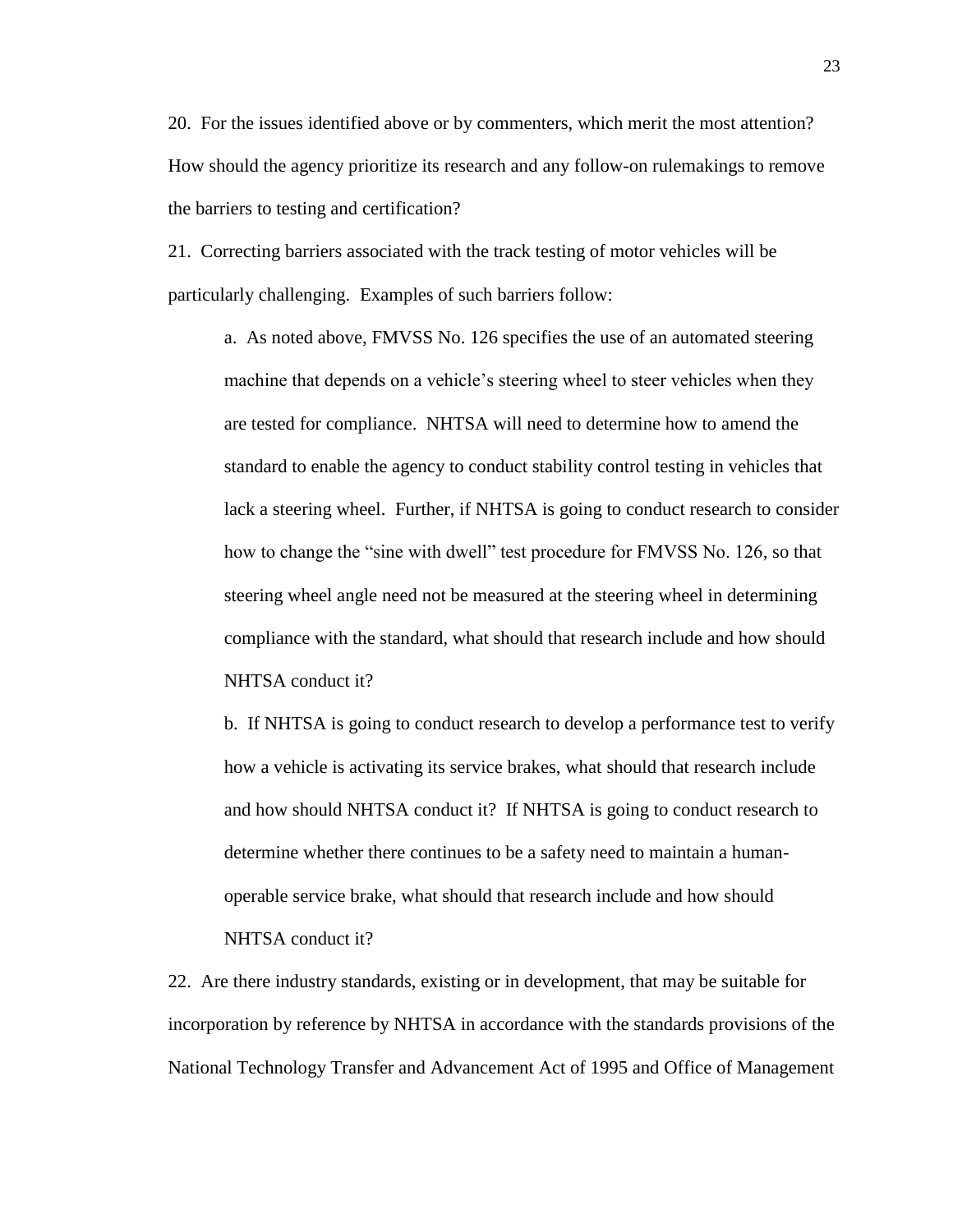and Budget Circular A-119, "Federal Participation in the Development and Use of Voluntary Consensus Standards and Conformity Assessment Activities?"

#### **VI. Public Participation**

#### *How do I prepare and submit comments?*

Your comments must be written and in English. To ensure that your comments are filed in the correct docket, please include the docket number of this document in your comments.

Your comments must not be more than 15 pages long (49 CFR 553.21). NHTSA established this limit to encourage you to write your primary comments in a concise fashion. However, you may attach necessary additional documents to your comments. There is no limit on the length of the attachments.

Please submit one copy (two copies if submitting by mail or hand delivery) of your comments, including the attachments, to the docket following the instructions given above under **ADDRESSES**. Please note, if you are submitting comments electronically as a PDF (Adobe) file, we ask that the documents submitted be scanned using an Optical Character Recognition (OCR) process, thus allowing NHTSA to search and copy certain portions of your submissions. *How do I submit confidential business information?*

If you wish to submit any information under a claim of confidentiality, you must submit three copies of your complete submission, including the information you claim to be confidential business information, to the Office of the Chief Counsel, NHTSA, at the address given above under **FOR FURTHER INFORMATION CONTACT.**

In addition, you may submit a copy (two copies if submitting by mail or hand delivery) from which you have deleted the claimed confidential business information, to the docket by one of the methods given above under **ADDRESSES**. When you send a comment containing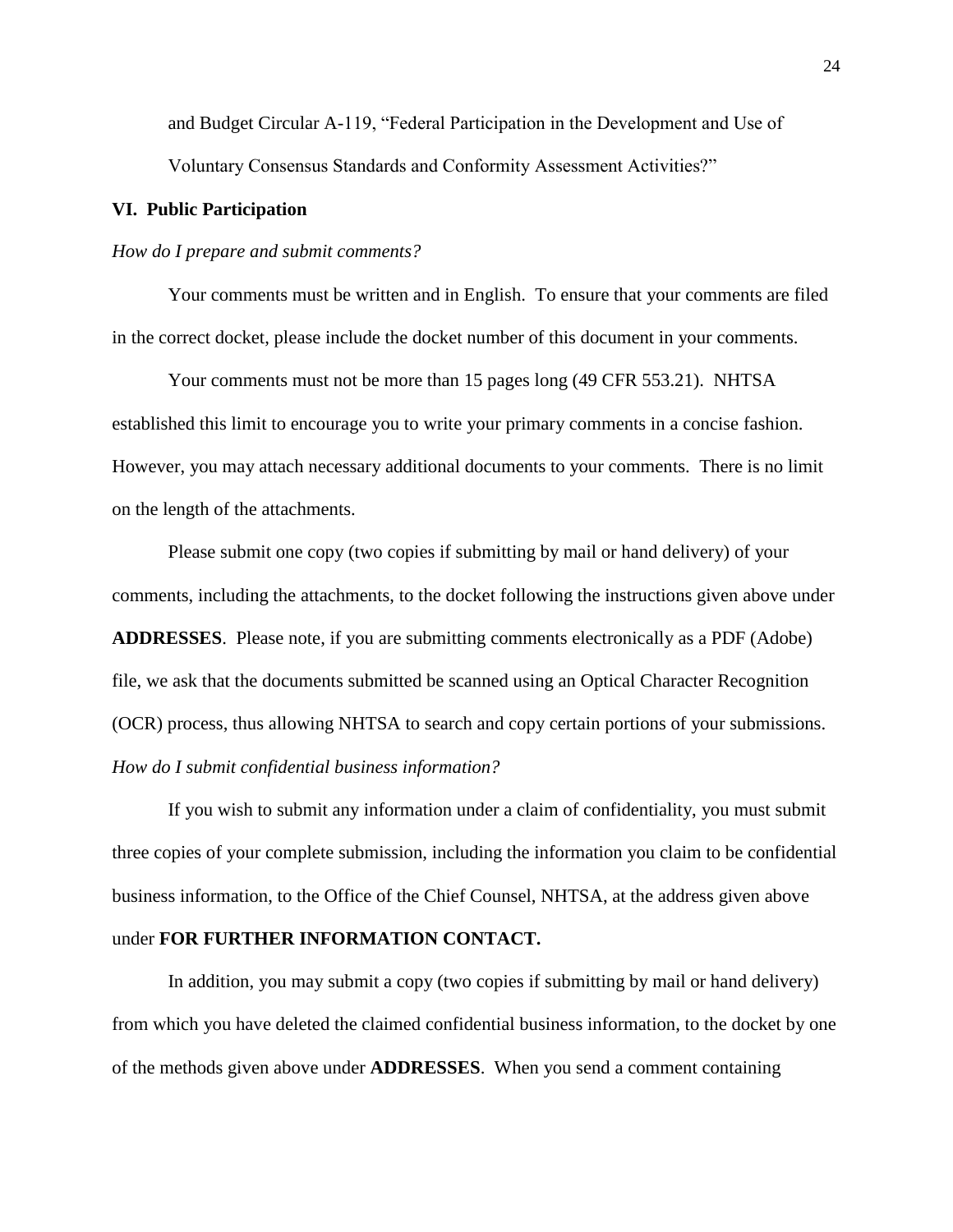information claimed to be confidential business information, you should include a cover letter setting forth the information specified in NHTSA's confidential business information regulation (49 CFR Part 512).

## *Will NHTSA consider late comments?*

NHTSA will consider all comments received before the close of business on the comment closing date indicated above under **DATES**. To the extent possible, NHTSA will also consider comments received after that date.

## *How can I read the comments submitted by other people?*

You may read the comments received at the address given above under **ADDRESSES**. The hours of the docket are indicated above in the same location. You may also read the comments on the Internet, identified by the docket number at the heading of this notice, at http://www.regulations.gov.

Please note that, even after the comment closing date, NHTSA will continue to file relevant information in the docket as it becomes available. Further, some people may submit late comments. Accordingly, NHTSA recommends that you periodically check the docket for new material.

**Authority:** 49 U.S.C. 30101 *et seq.*, 49 U.S.C. 30182.

Issued in Washington, DC on \_\_\_\_\_\_\_\_\_\_\_\_\_\_\_\_\_\_\_\_ under authority delegated in 49 CFR Part 1.95.

\_\_\_\_\_\_\_\_\_\_\_\_\_\_\_\_\_\_\_\_\_\_\_\_\_\_\_\_\_\_\_\_\_\_\_\_

Heidi King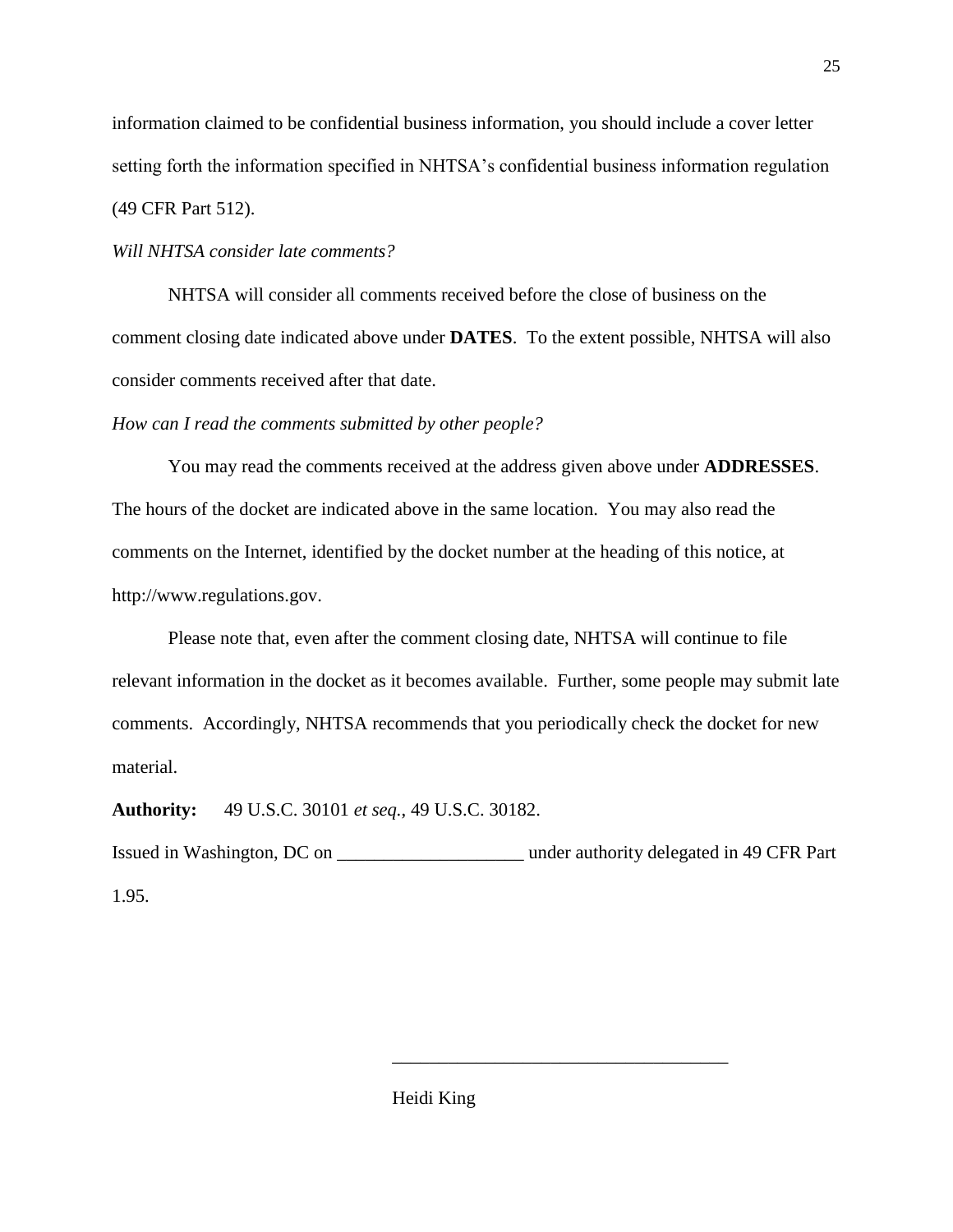## Deputy Administrator

**Billing Code: 4910-59-P**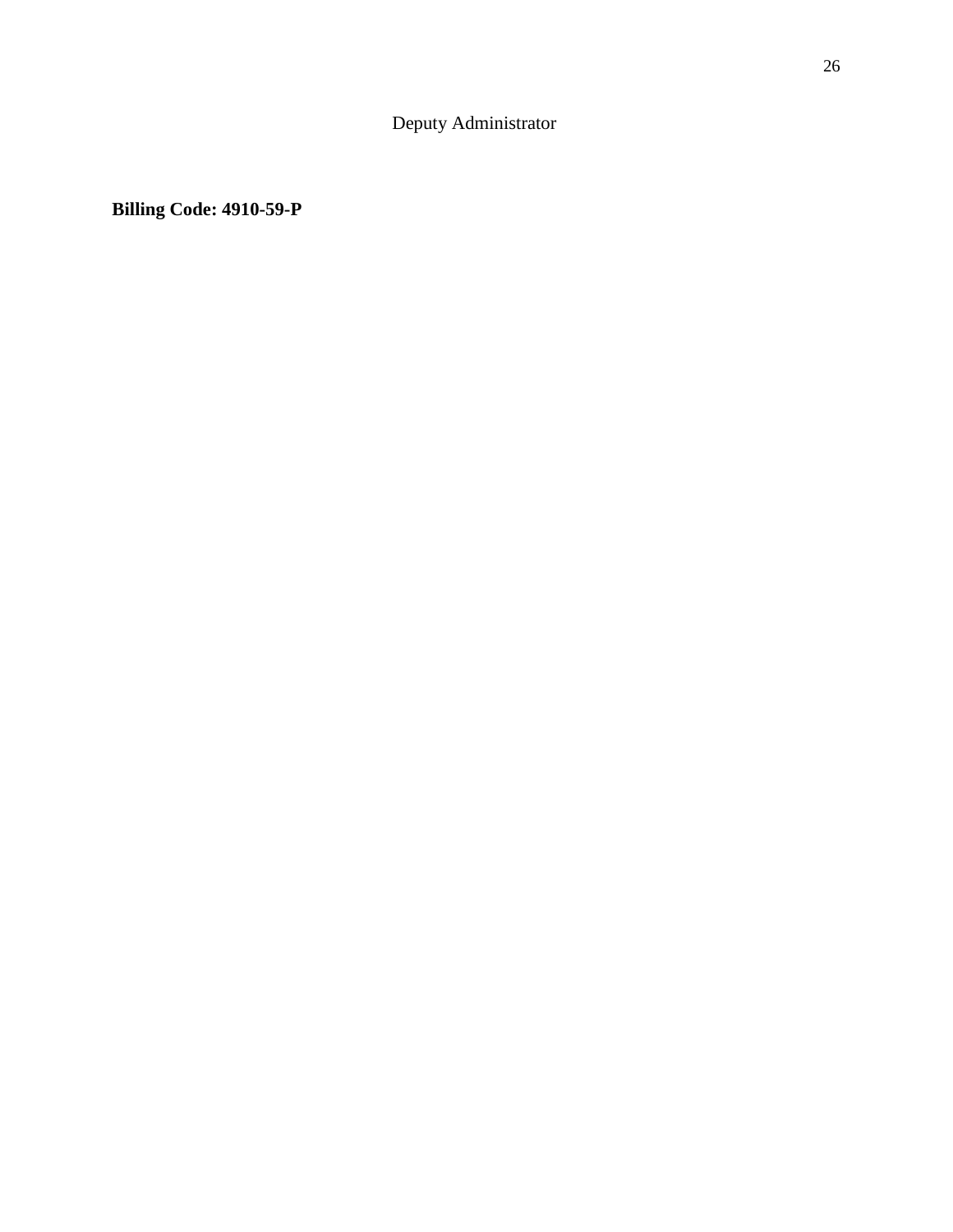#### **Appendix**

#### **1. Executive Summary of the Volpe Report**

## **Review of Federal Motor Vehicle Safety Standards (FMVSS) for Automated Vehicles Identifying potential barriers and challenges for the certification of automated vehicles using existing FMVSS**

#### **Preliminary Report – March 2016**

#### **Anita Kim, David Perlman, Dan Bogard and Ryan Harrington Technology Innovation and Policy Division**

"• Current Federal Motor Vehicle Safety Standards (FMVSS) do not explicitly address automated vehicle technology and often assume the presence of a human driver. As a result, existing language may create certification challenges for manufacturers of automated vehicles that choose to pursue certain vehicle concepts.

• The purpose of this work is to identify instances where the existing FMVSS may pose challenges to the introduction of automated vehicles. It identifies standards requiring further review - both to ensure that existing regulations do not unduly stifle innovation and to help ensure that automated vehicles perform their functions safely.

• The review highlighted standards in the FMVSS that may create certification challenges for automated vehicle concepts with particular characteristics, including situations in which those characteristics could introduce ambiguity into the interpretation of existing standards. The review team's approach was meant to be as inclusive as possible, with the intent to identify standards that would require further review or discussion.

• This is a preliminary report summarizing the review of FMVSS and includes a discussion on approach, findings, and analysis. As a preliminary review, the contents of this report reflect the results of an initial analysis and may be modified based on stakeholder input and future discussion.

• The Volpe team conducted two reviews of the FMVSS: a driver reference scan to identify which standards include an explicit or implicit reference to a human driver and an automated vehicle concepts scan to identify which standards could pose a challenge for a wide range of automated vehicle capabilities and concepts.

o The driver reference scan revealed references in numerous standards to a driver (defined in §571.3 as "…the occupant of the motor vehicle seated immediately behind the steering control system"), a driver's seating position, or controls and displays that must be visible to or operable by a driver, or actuated by a driver's hands or feet.

o In order to conduct the automated vehicle concepts scan, the Volpe team developed 13 different automated vehicle concepts, ranging from limited levels of automation (and near-term applications) to highly-automated, driverless concepts with innovative vehicle designs. The idea was to evaluate the FMVSS against these different automated vehicle concepts.

• In summary, the review revealed that there are few barriers for automated vehicles to comply with FMVSS, as long as the vehicle does not significantly diverge from a conventional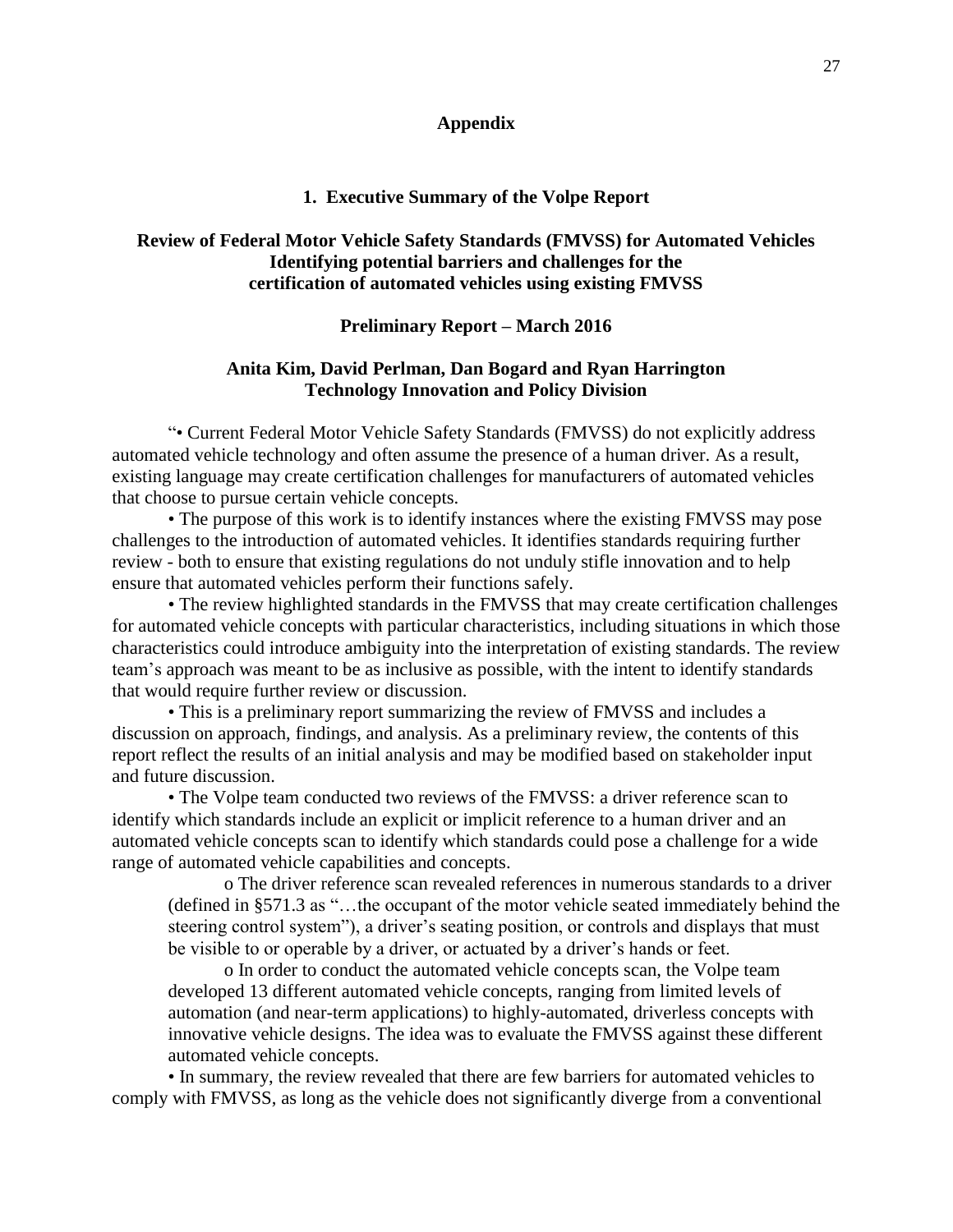vehicle design. Two standards: theft protection and rollaway prevention (§571.114) and light vehicle brake systems (§571.135) were identified as having potential issues for automated vehicles with conventional designs.

• Automated vehicles that begin to push the boundaries of conventional design (e.g., alternative cabin layouts, omission of manual controls) would be constrained by the current FMVSS or may conflict with policy objectives of the FMVSS. Many standards, as currently written, are based on assumptions of conventional vehicle designs and thus pose challenges for certain design concepts, particularly for 'driverless' concepts where occupants have no way of driving the vehicle (e.g., §571.101, controls and displays, §571.111, rear visibility, §571.208, occupant crash protection represent a few examples).

• Subsequent to the Volpe Center's review of the FMVSS, but prior to the publication of this report, NHTSA released interpretations to BMW of North America and Google, Inc. in response to questions regarding how to interpret certain FMVSS requirements in the context of automated vehicles. As a result, the review does not reflect this subsequent development. The full text of these interpretations are available in NHTSA's repository of interpretation files at the website: isearch.nhtsa.gov."

#### **2. List of Standards Identified in the Volpe Report**

In the report, the Volpe Center reported 32 of 63 FMVSS's that may present certification

challenges for certain types of automated vehicles because they contain performance

specifications, test procedures, or equipment requirements that present potential barriers to the

certification of one or more AV concepts:

- 1. Conventional Vehicles (with driver controls) with highly-automated features (2 standards identified)
	- key must be in position before moving out of park position, and park position interlock with the service brake (571.114)
	- foot-actuated service brake control, brake system warning indicator, and warning device for lining replacements (571.135)
- 2. Fully-self-driving vehicles (no driver controls or novel design) (32 standards identified, some examples listed below)
	- controls and displays visible to the driver (571.101),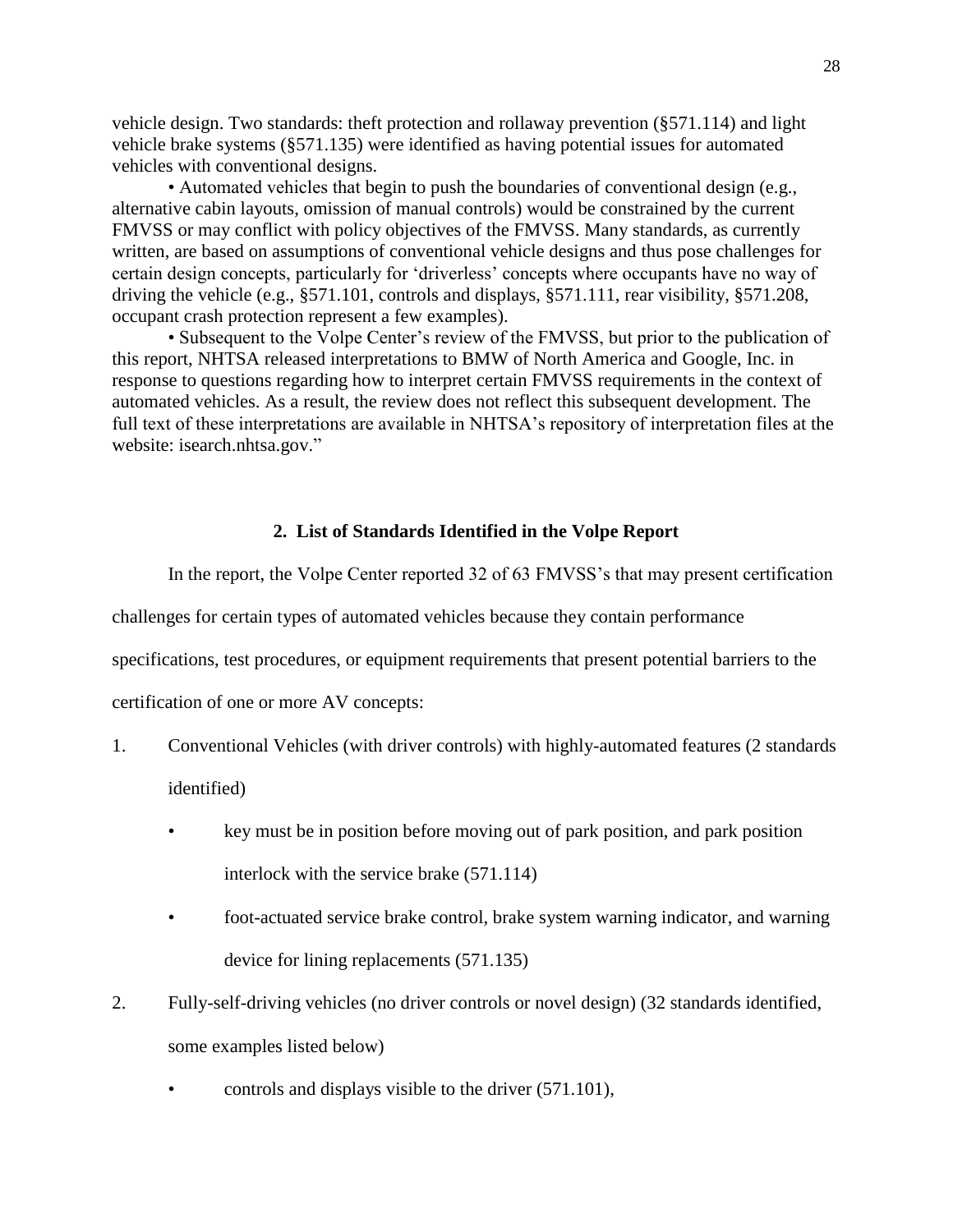- transmission shift position sequence and interlock (571.102),
- windshield defrosting and defogging (571.103)
- windshield wipers  $(571.104)$ ,
- foot-actuated service brake control, brake system warning indicator, and warning device for lining replacements (571.105)
- turn signal, flasher, headlamp beam switch, and upper beam indicator (571.108),
- tire/rim retention requirement for driver  $(571.110)$
- requirements for rear visibility for the driver (571.111),
- key must be in position before moving out of park position, and park position interlock with the service brake (571.114),
- powered windows and roof panels (571.118)
- foot-actuated service brake control, low-pressure brake system warning indicator, and brake adjustment indicators (571.121)
- motorcycle brake systems  $(571.122)$
- accelerator pedal must return to neutral when released by the driver (571.124)
- a steering wheel (a requirement for completing tests) and certain controls and displays, (571.126),
- foot-actuated service brake control, brake system warning indicator, and warning device for lining replacements (571.135),
- TPMS telltale for low tire pressure to warn driver (571.138)
- occupant protection in interior impact (571.201)
- door locks and door retention components (571.206)
- a designated seating position for the driver (571.207),